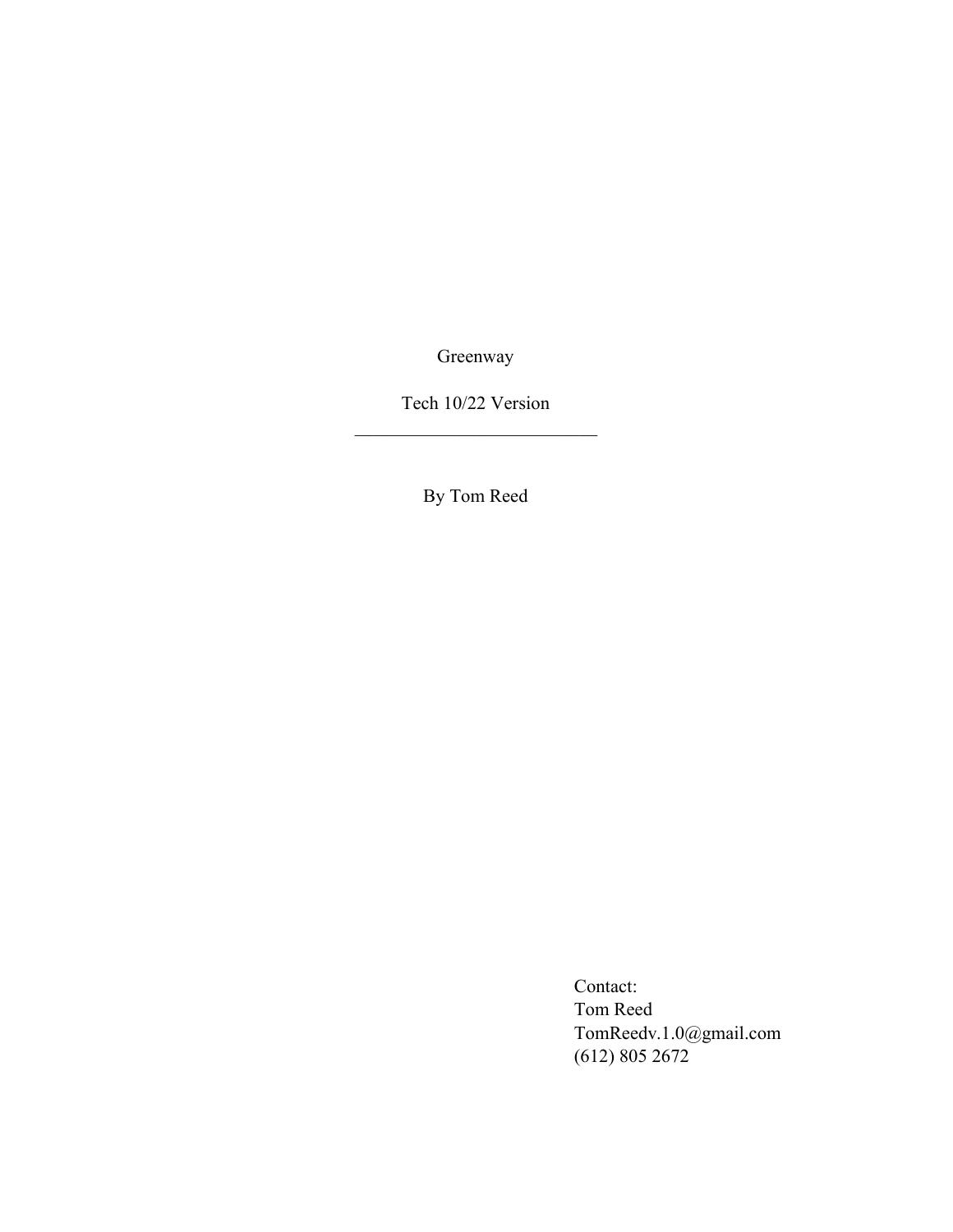Lights slowly up on a crisp autumn night after midnight. Four friends wander onstage, midhang out. They're on a dark West Bank, Minneapolis corner having an impromptu concert "after party" and slyly finishing PBR tallboys just out of view of traffic. Their bikes, bags and helmets are scattered nearby. They're all a bit post-concert euphoric. Dave's a little tipsy. Morg and Leese are a romantic couple. As they enter they're laughing and joking around in a happy hubbub together.

#### DAVE

Yes, I was surprised. Like legit surprised!

#### MORG

Surprised?

# DAVE

Yeah, that was a *great* concert, even though they basically only played stuff off their new album.

# LEESE

I didn't think I'd like it either especially since as the first *new* song started the lead singer literally apologized.

# (imitating a sad rocker)

"This one's off the new album, sorry..."

#### **MORG**

Leese, I don't know why it's surprising that a band we fucking LOVE would write new music that we don't hate.

#### EVA

Yeah, I definitely didn't expect to hate it.

# DAVE

#### (playfully)

Pshh, shut up. I didn't expect to *hate* it. It's just usually when bands force new shit on you it feels desperate and lame like "please god, please buy our new album." Good luck with that.

I *did* buy their album.

#### EVA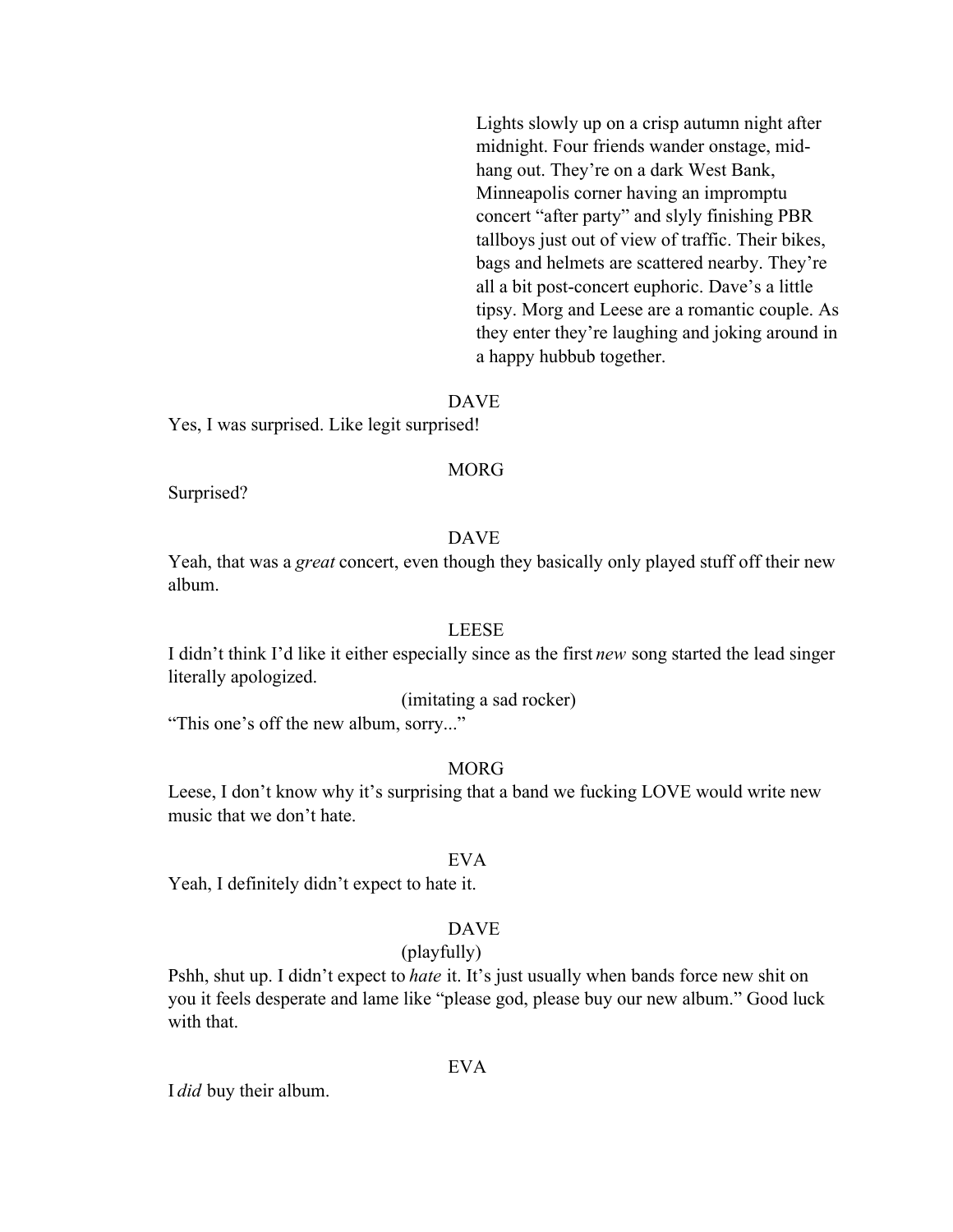We all get it, Eva, you're better than us.

Leese and Morg laugh knowingly, but it's not mean.

# **EVA**

# (playfully)

No, I just understand basic economics. Buying an album is basically just voting for a band to continue to exist.

#### DAVE

Shut up.

#### EVA

Ok, yeah, stop saying that.

#### DAVE

I'm joking, chill...

#### LEESE

Seriously though, I only own like two albums. One of them is from a band I was*in*. The other one is from a band I was sleeping with.

#### **MORG**

Whoa, Leese, you slept with a whole band?

#### LEESE

You know I'm poly. But it was a small band - just oboe and theremin.

Morg imitates a theremin that becomes sensual. Eva, Leese and Morg laugh. Dave rifles through his bag and pulls out another PBR.

# DAVE

You're way too sober, Eva, last one's yours.

# EVA

Thanks, I'm good. Leese? Morgan?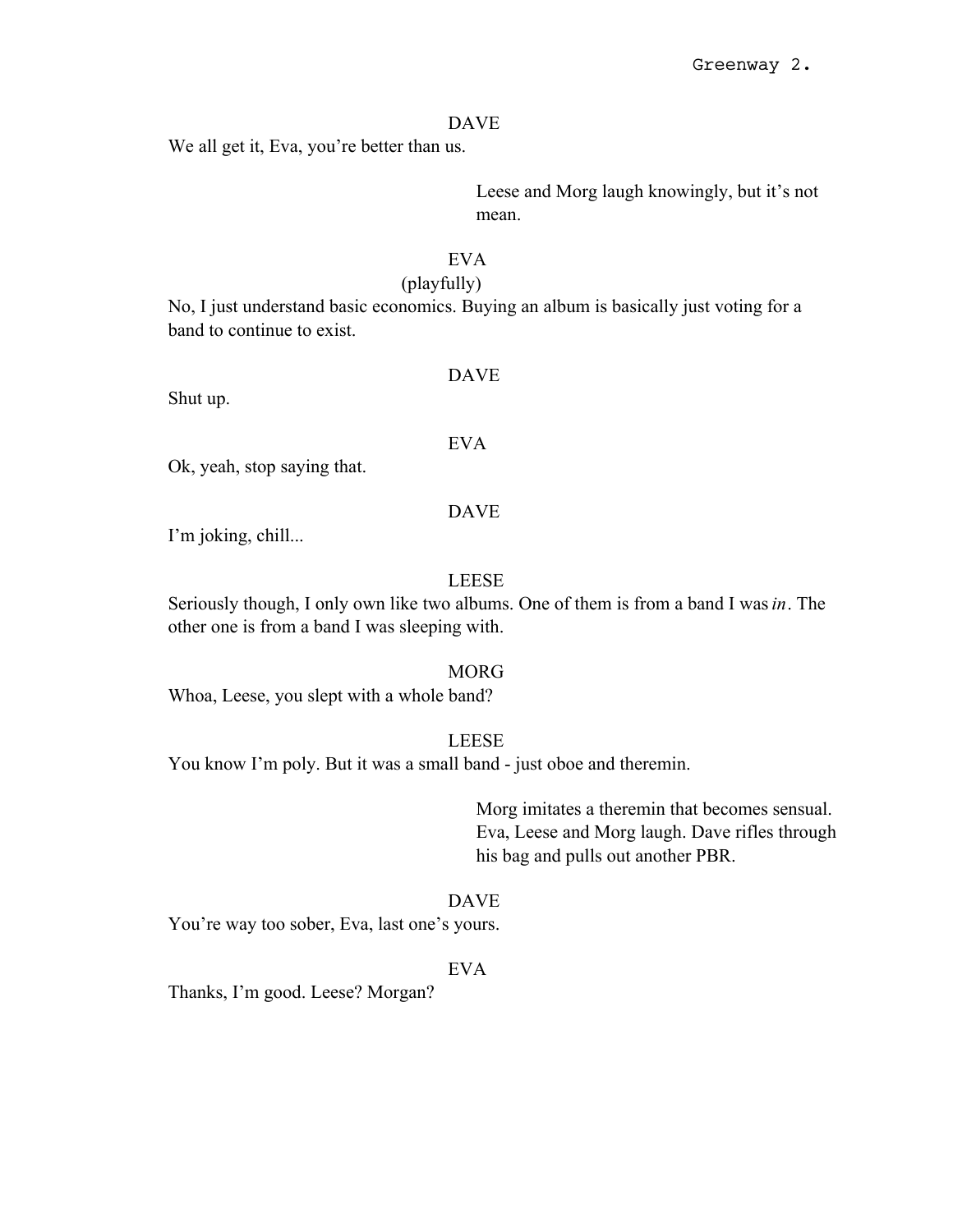Come on, take it.

(attempting playful, but being too forceful)

Take it! It's the last one.

MORG Jeez dude, don't force her, fucking patriarchy much?

# DAVE

(faux sorry) I didn't realize offering Eva a beer was "perpetuating rape culture."

# **MORG**

That's not funny.

# LEESE/EVA

Really/Yeah.

DAVE (actually sorry)

Sorry! I was joking.

LEESE

(teasing tone)

Your jokes suck.

They all laugh a little.

# **MORG**

## (grabbing the beer)

Gimme that beer, I need to wash away the thought of my girlfriend making sweet hot (to Dave who does a hands up apology wave) extremely *consensual* love to electric ghost music.

Morg takes a couple big gulps.

# LEESE

Don't knock it till you've tried it. Fucking can be pretty spooky, may as well have the soundtrack to match.

# **MORG**

(to Leese, amorously) Yeah, from now on, we're only gonna bake the biscuit to the "Monster Mash."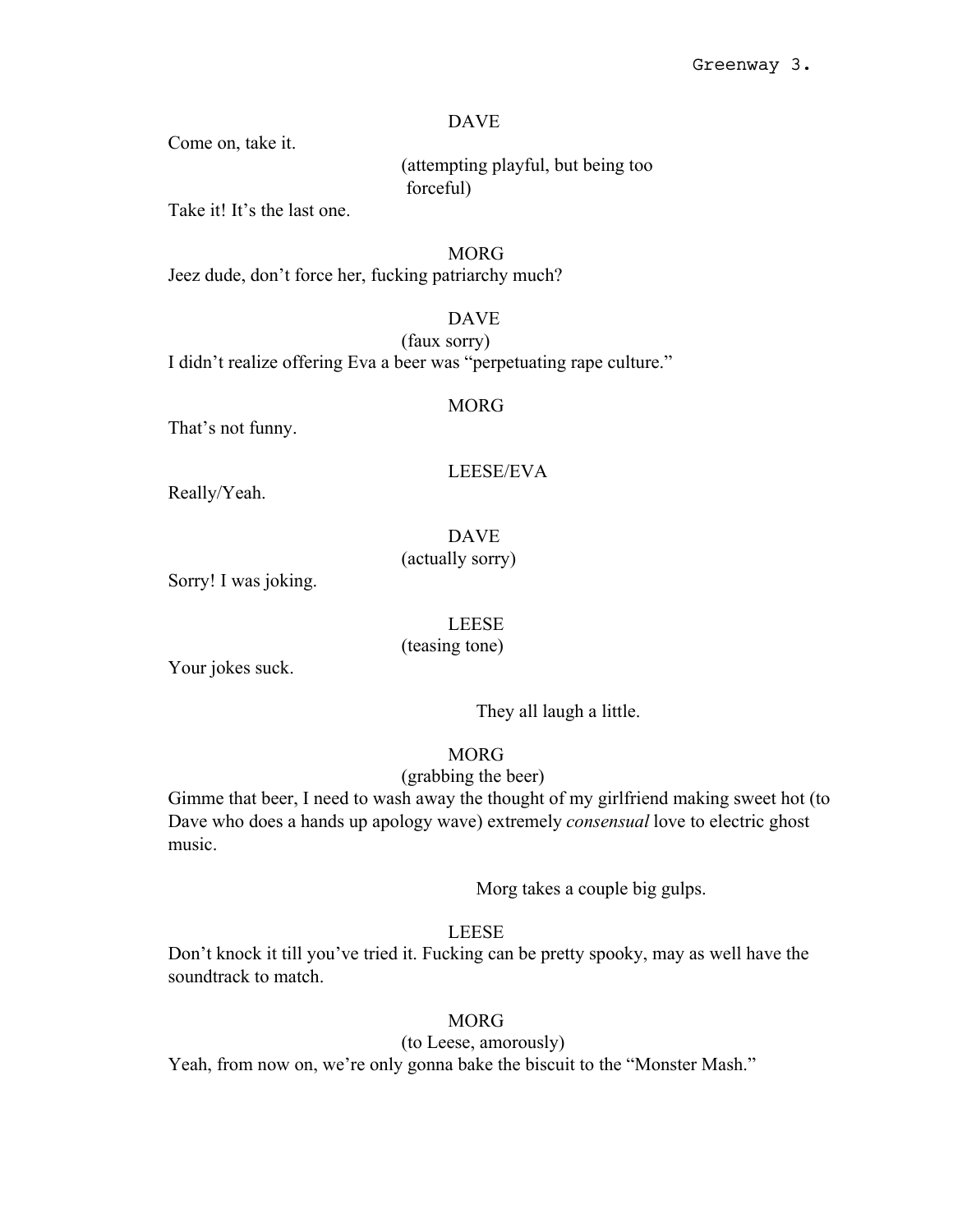# EVA

"Bake the biscuit?" No.

# LEESE

(joking)

And the Monster Mash? God no. We're done, I officially break up with you.

EVA

Yup, the Monster Mash is 100% dealbreaker shit.

They all laugh and take turns singing the song goofily, then maybe romantically. It's silly, they're all having fun.

DAVE

I'm starving, you guys wanna get tacos? Hacienda's still open.

Morg checks her phone.

# **MORG**

Jeeeezabel, it's almost one. It's Tuesday. I should go home so I can actually get something done at work tomorrow other than just hungover interneting.

# DAVE

Lame.

# LEESE

Always surrendering to that dayjob life.

# DAVE

Yeah, Morgan, if you want to work with us at Caffeine Nation, I can totally hook you up.

MORG

Not everyone can survive on Barista money forever. I got dreams!

#### LEESE

Babe, getting a corgi puppy isn't "dreams!"

# MORG

Is for me! And pet ownership is expensive! Did you know last year Americans spent like 800 million dollars on pet Valentine's day gifts?

DAVE

For their *pets*?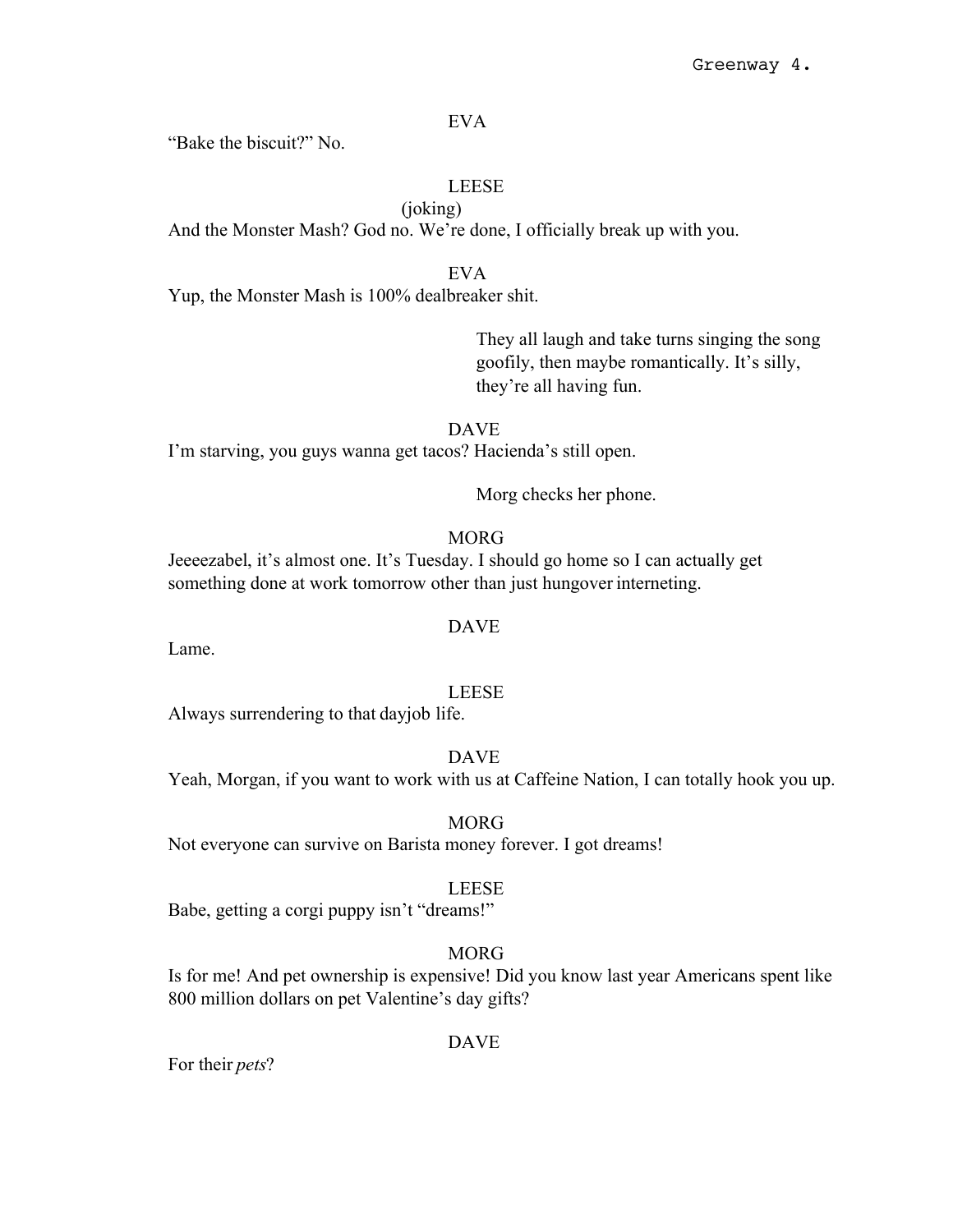#### Greenway 5.

| YES.                  | <b>MORG</b>                                                                                  |  |
|-----------------------|----------------------------------------------------------------------------------------------|--|
| Americans are idiots. | <b>EVA</b>                                                                                   |  |
|                       | <b>MORG</b>                                                                                  |  |
| Well then             | (sung a la Green Day)<br>I wanna be an American Idiot with a corgi puppy named "Crab Cakes." |  |
| You're insane.        | <b>LEESE</b>                                                                                 |  |
| I got dreams, Leese!  | <b>MORG</b>                                                                                  |  |

#### LEESE

I love your insane dreams.

They embrace. Morg starts to sing a little of "The Monster Mash."

EVA

Anyway... my dream is to getsleeeeeep. I should head home too.

#### DAVE

But you don't work tomorrow.

Morg and Leese gather their bags, pop on helmets and start mounting their bikes.

# EVA

No offense, but I actually care more about being well-rested for my day off.

# DAVE

It's just a coffee shop - it's not like we're saving cancer babies or something. I'm technically "in charge" and *I* barely care.

#### LEESE

Alright, we're locked up over there, everybody - group hug!

They all hug in a clump, they've done this before, Eva hesitates ever so slightly.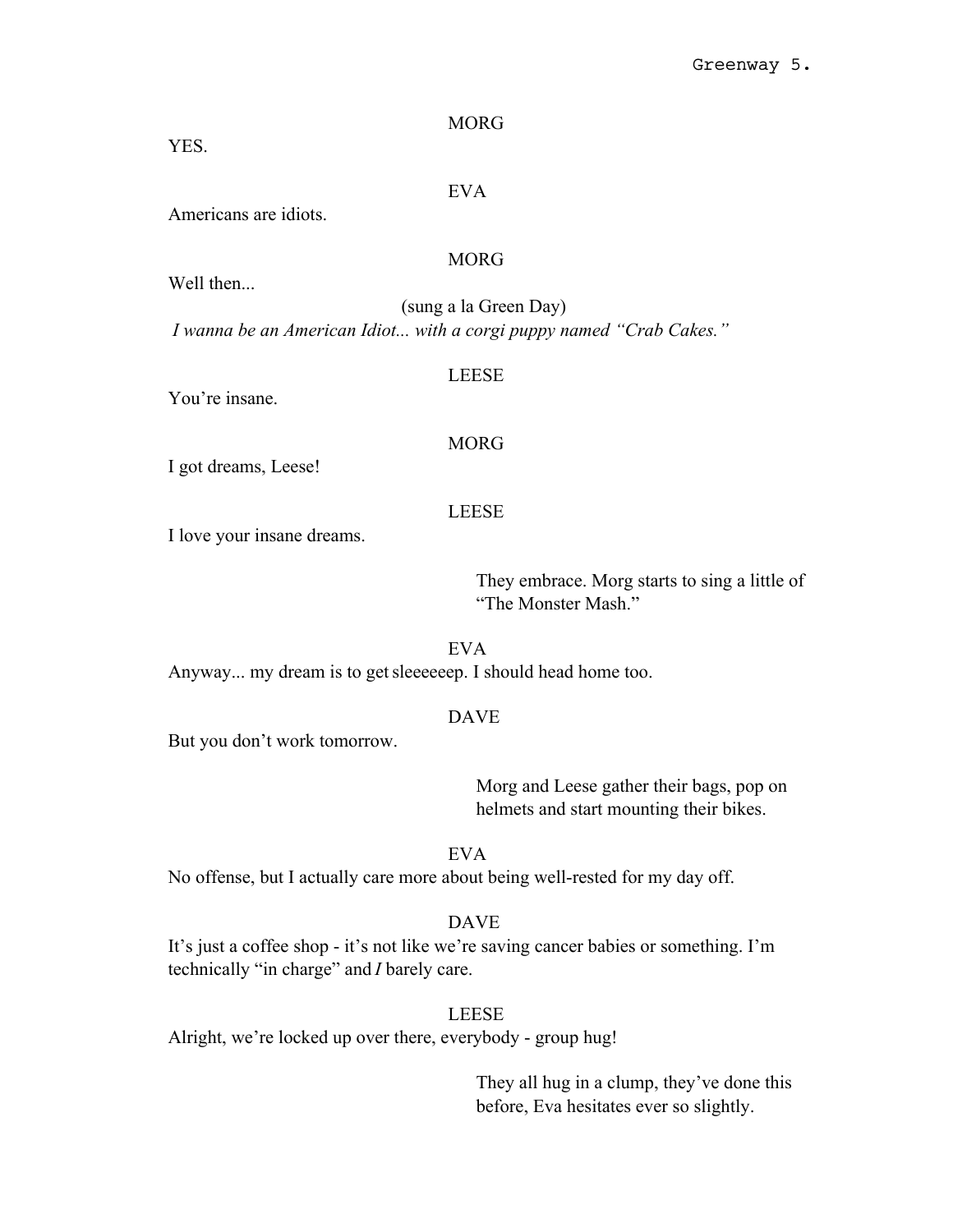#### Greenway 6.

#### LEESE

You guys ride safe when you do.

**MORG** Thanks for grabbing our tickets, Dave. I'll Venmo you.

# EVA

Oh shit, me too.

# DAVE

(to Eva)

Don't worry about it...

# EVA

I can get my ticket.

# DAVE

# (with a flirty twinkle)

You bought their album. Paying for your ticket is just me "voting for the band to continue to exist."

#### EVA

Haha, alright, well... thanks.

About to head out, Leese pauses, misreading Eva and Dave's rapport and gives them a look over.

#### LEESE

Are you guys vibing? I can't tell if you're working on a thing here, but remember we work together. Please don't have sex. It would make everything weird.

> Dave laughs, maybe shoots Leese a look like "don't ruin this". Eva does not laugh.

# EVA

Leese, that will not be an issue.

# DAVE

Haha, no promises, Leese! (He laughs) Ride safe.

Eva shoots him a look on "no promises."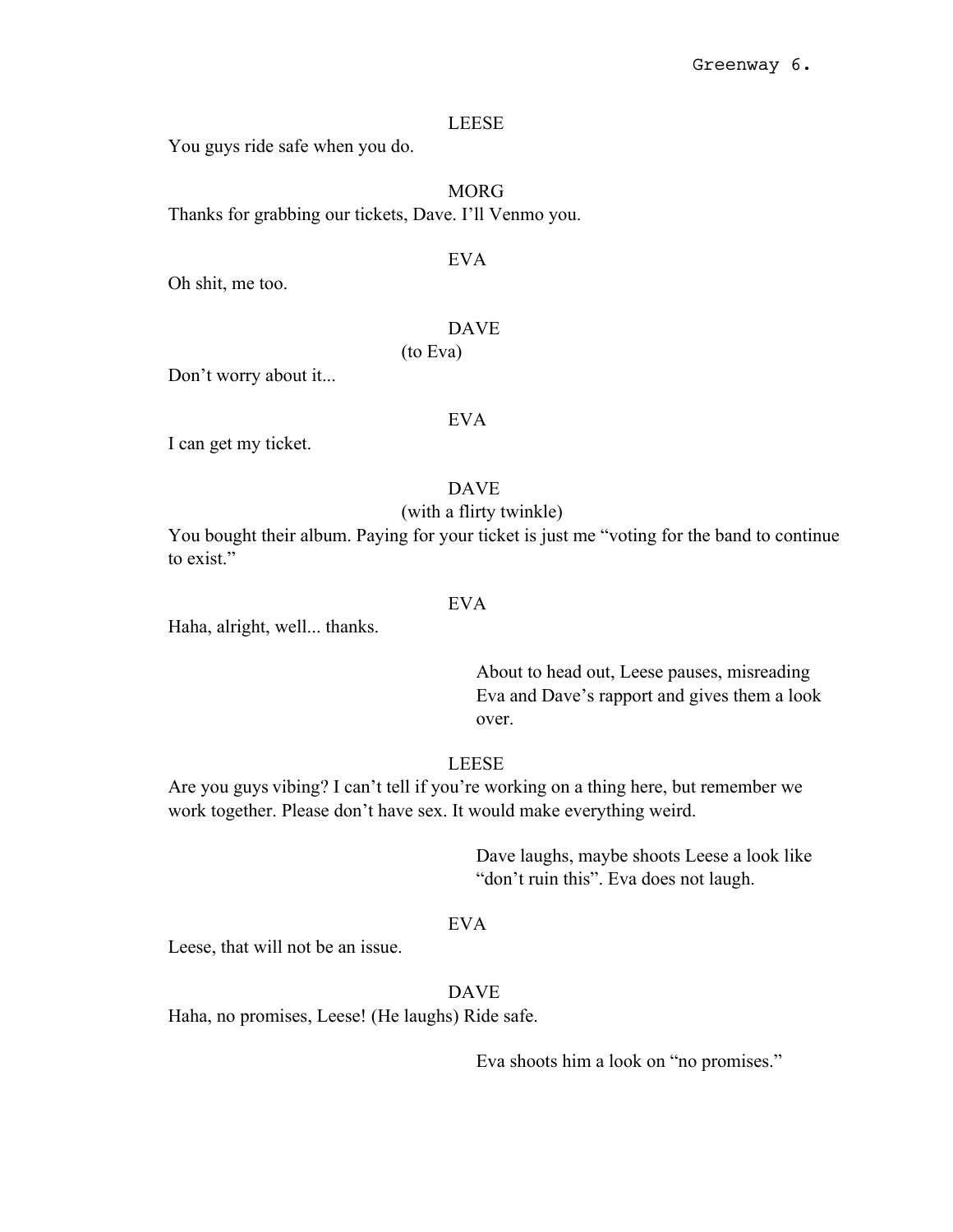# ALL

Good night! Sleep well! Ride safe! Etc.

Morg and Leese head toward their bikes. Eva starts gathering her stuff to bike home. Dave pulls out a flask and takes a long pull, offers it to Eva as he talks, she declines.

#### DAVE

I got whiskey - it's a nice night - probably don't have many more of these before it turns cold and shitty for six months. Wanna just like soak it in a bit longer?

EVA

Nah, you go for it, but I should get home.

#### DAVE

To your empty apartment...

EVA

Right, but if I'm out too late, my succulents get all worried and start panic texting.

DAVE Haha. Alright plant momma, I can ride with you, you're not too far out of my way.

> EVA (after some hesitation)

Ok.

They mount their bikes. Eva has a u-lock slung over her handlebars or maybe in the strap of her bag. Through theatrical trickery they start riding their bikes, but remain onstage. They ride throughout the following.

#### DAVE

Go left, we can take the Greenway.

#### EVA

Uh, it's pretty late.

# DAVE

Yeah, but no cars, way safer.

EVA Weird shit happens down there at night. And, honestly, during the day.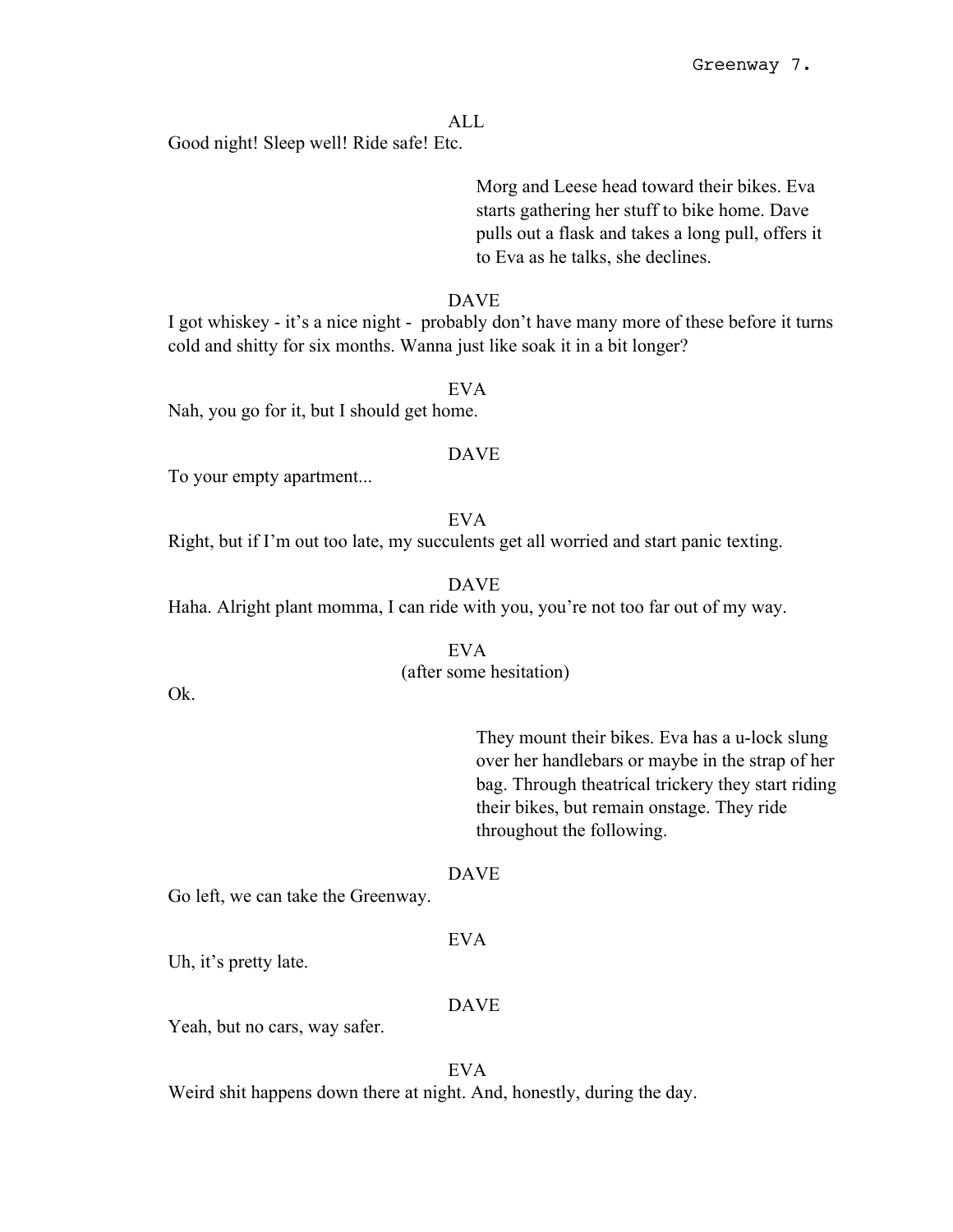But cars are way scarier than - what - flashers?

EVA

You know that's not the worst thing that's happened down there.

DAVE

We'll tag team 'em. I'll be your bodyguard... and I'll try not to flash you myself.

#### Dave laughs.

#### EVA

Dude, flashers are fucking terrifying.

DAVE

What? It's just a dick. You've seen dicks before.

# EVA

But it's a *surprise* dick. An *unwanted* surprise dick - which I guess is every surprise dick and it's never *just* a dick.

#### DAVE

(shrugging)

A dick is a dick.

# EVA

No, dude, one time I was riding down there and had to see a guy masterbating and he was staring at me, making the worst eye contact ever, but I couldn't look away and he was just staring at me and... ugh, gross. Then right as I passed, he fucking projectile vomited.

> Dave laughs and laughs. Eva laughs a little, but is also haunted.

# EVA

So disturbing. Thank god the puke didn't hit me.

#### DAVE

That's fucking hilarious.

# EVA

...It's really not.

While riding he mimes the jerk off then puke thing and laughs at himself despite Eva's demeanor.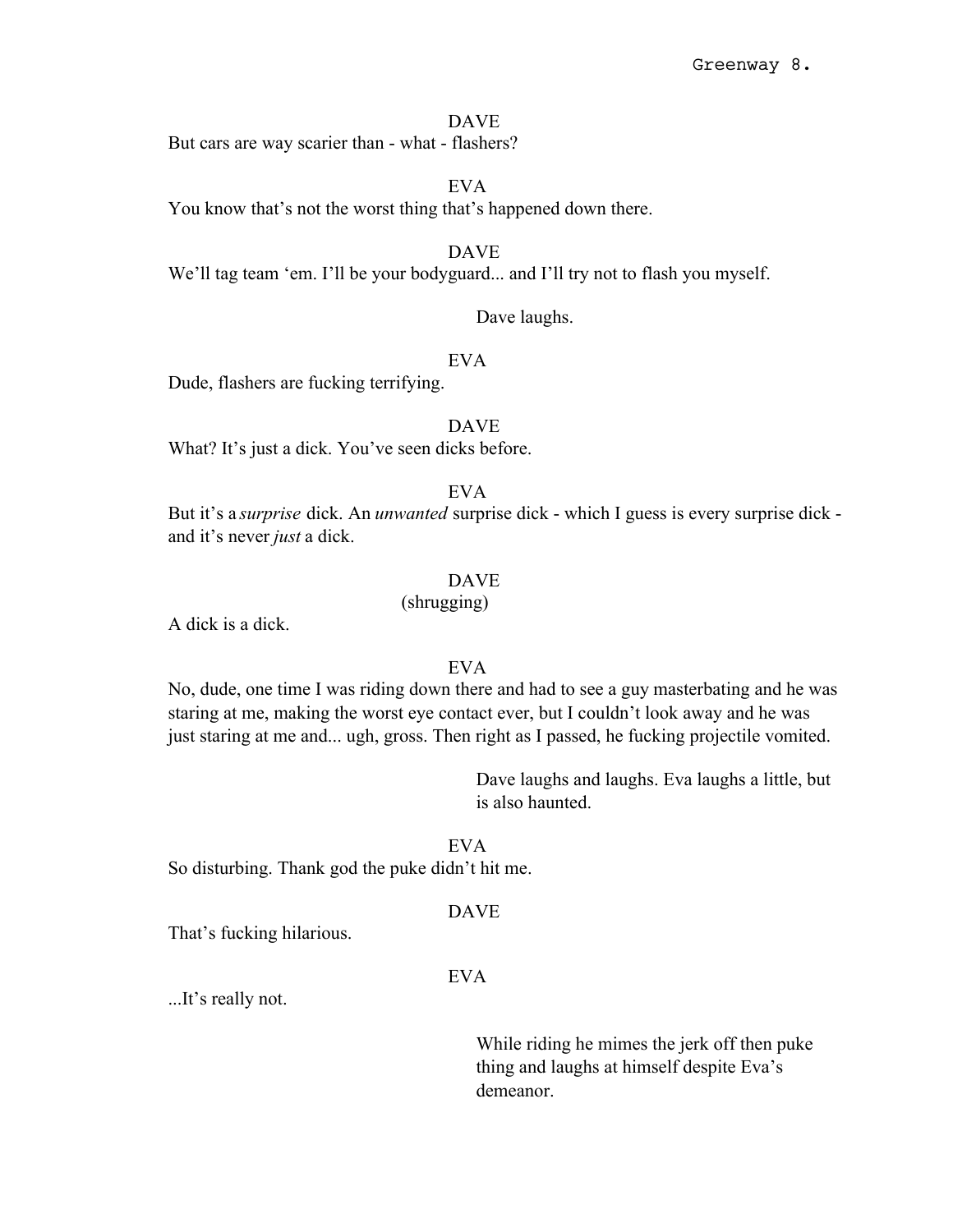Maybe does it again, but it's jerk off, puke, then orgasm, then laughing even more. It's fucked up, but not overtly threatening. Eva's trying to ignore him.

A beat.

# DAVE

Turn here, if we see that guy I'll knock his dick off with my lock.

# EVA

Can't we just do streets...?

Dave turns, Eva follows.

# EVA

...alright.

There's a shift in their riding - they go "down a hill," if possible, change direction, if possible. Some kind of shift. Maybe even just go way upstage? The environment around them slowly changes. Lights dim. If possible, walls form around them to show how isolated and contained they are. It's colder.

They are now on the Greenway bike path, a narrow sunken former rail bed that cuts through the city below grade, isolated from all other traffic.

They ride in silence for a minute, soaking in the darkness and cold. Dave's still entertained with himself and not threatening. Eva's stewing.

# DAVE

You got all quiet. Keeping an eye out for phantom wieners or what?

# EVA

It's really not funny to me.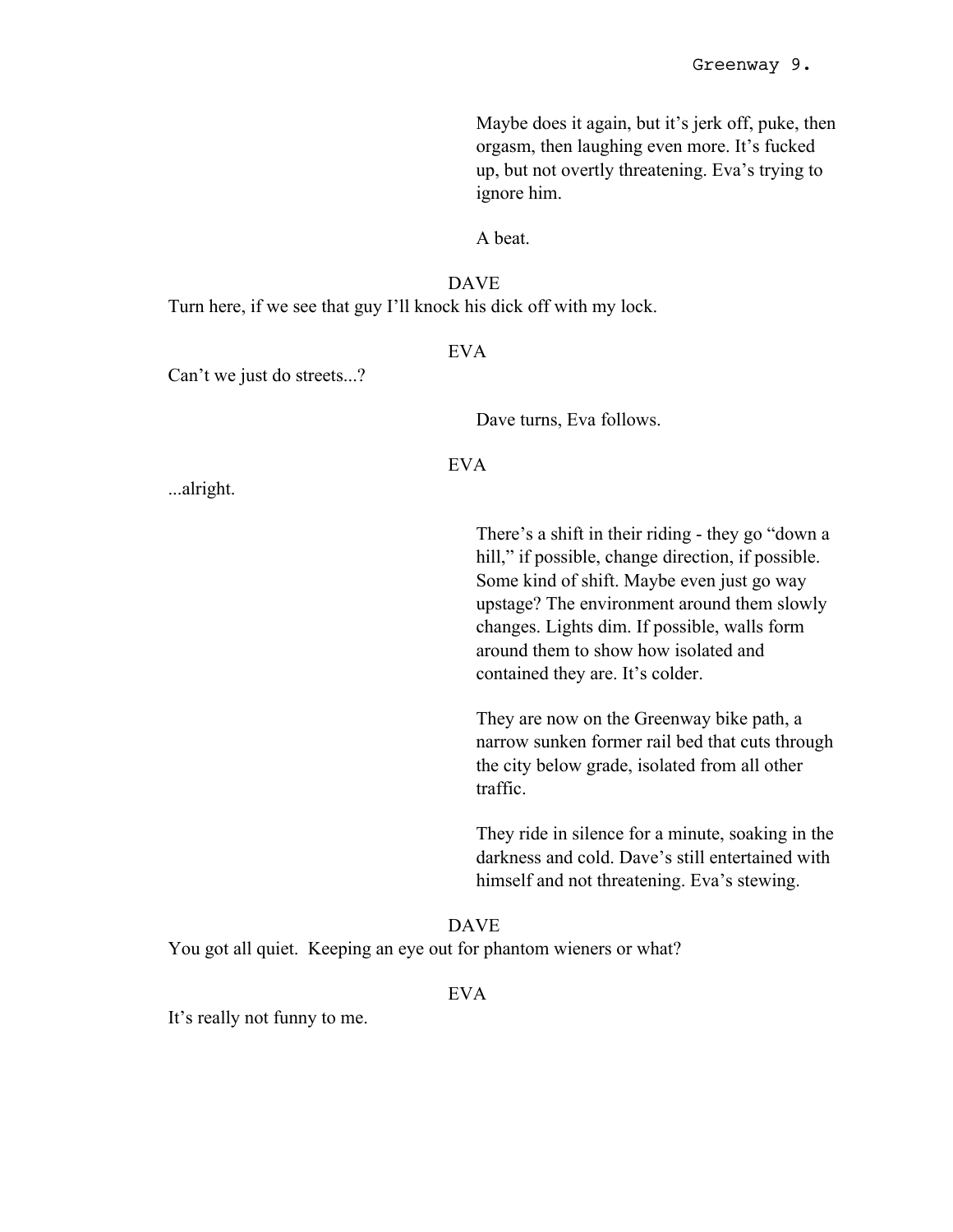# DAVE (not quite meaning it)

Alright. Sorry.

He does one final smaller puke imitation and little laugh trying to get a reaction. Eva doesn't react.

They ride in silence for a beat.

Dave's bored. He swerves close to Eva. She swerves to avoid being hit.

**ALT. Action - he pulls too close and grabs the back of her seat and brakes a bit to make her have to ride slower.**

# EVA

Hey! Don't do that!

DAVE Sorry. I'm just joking around. Jeez, where'd the ice come from?

EVA

Ice? Ice...

She shakes her head angrily, but fights the urge to tell him off.

DAVE Yeah, you got all like frosty, what's wrong?

# EVA

Don't... let's not. I'm fine.

She's not. Dave doesn't get it.

They ride for a beat. He real deliberately sweetens his approach a bit.

DAVE

The concert really was pretty great, though right?

## EVA

Yeah. It was.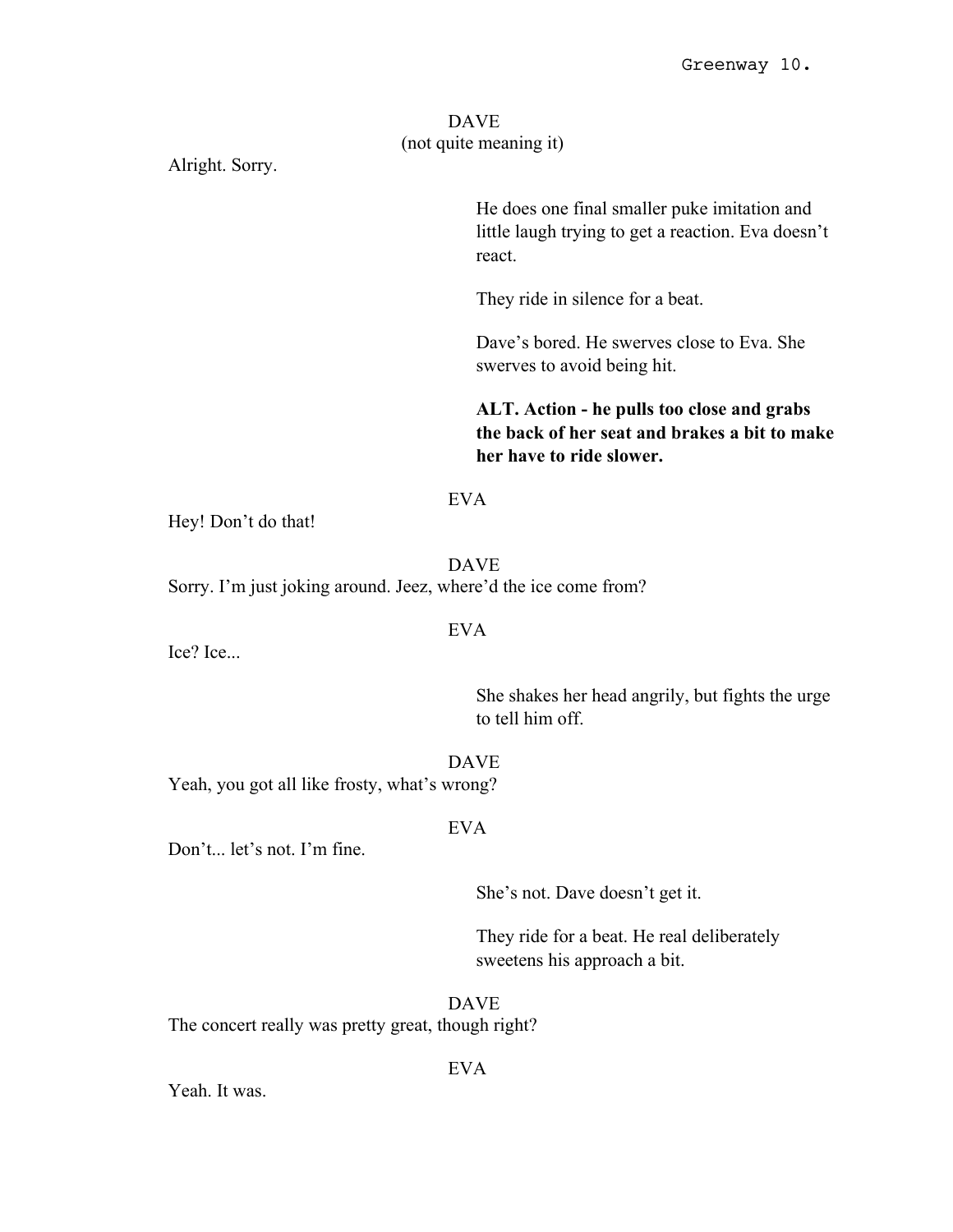I feel like they're that level of good where they're about to blow up and move away to LA.

EVA I hate when that happens. Even when I'm happy that the band is successful.

# DAVE

Right? Yeah, me too.

#### A beat. They ride.

DAVE

EVA

DAVE

Hey, have you seen that new Netflix show, about the drug dealers, but they also run a doggy daycare and it's kind of a love story I guess? "Must Love Drugs?"

No, but I heard it's ok.

Yeah, it's really great.

A beat. They ride.

# DAVE

I'm only on episode two.

A beat. They ride.

It's quiet. Then...

Something CRASHES from above, nearly hitting them.

# BOTH

AHH! Whoa! Jesus! Fuck!

Both swivel (still riding forward) to look back and up at the overpass they just passed under.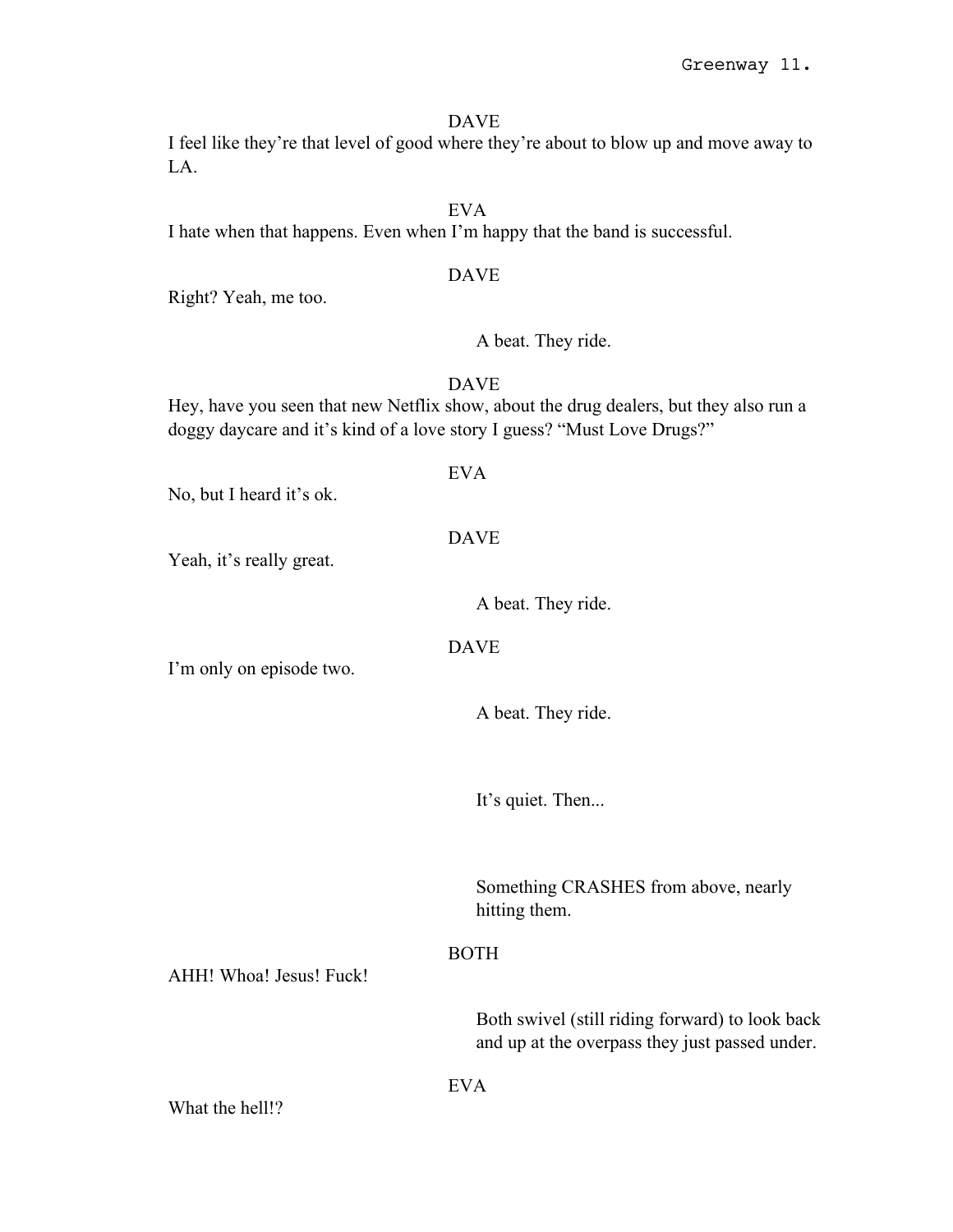(yelling back at the overpass)

# Fucker! That could have seriously messed us up! You OK?

# EVA

Yeah, what was that!?

# DAVE

Couldn't tell, probably just kids on the overpass being assholes.

# EVA

Assholes.

# DAVE

At least it wasn't a molotov cocktail - you heard that happened once on here, right?

# EVA

YES. This is why I suggested NOT riding in this dark trench in the middle of the fucking night.

# DAVE

I still think this is better than getting rear ended by a drunk car.

EVA Technically, I guess you're right. (beat) Jesus my heart is still just blasting.

# DAVE

Yeah, mine too. (a little scared himself) It is really dark down here.

A beat. They ride.

# DAVE

So, um, I was saying, about that show - I'm only on episode two.

# A beat.

## DAVE

If you want, we could rewatch the first episode if you want to come over?

# EVA

Nah, no thanks. I'm pretty tired.

# DAVE

I didn't even say when.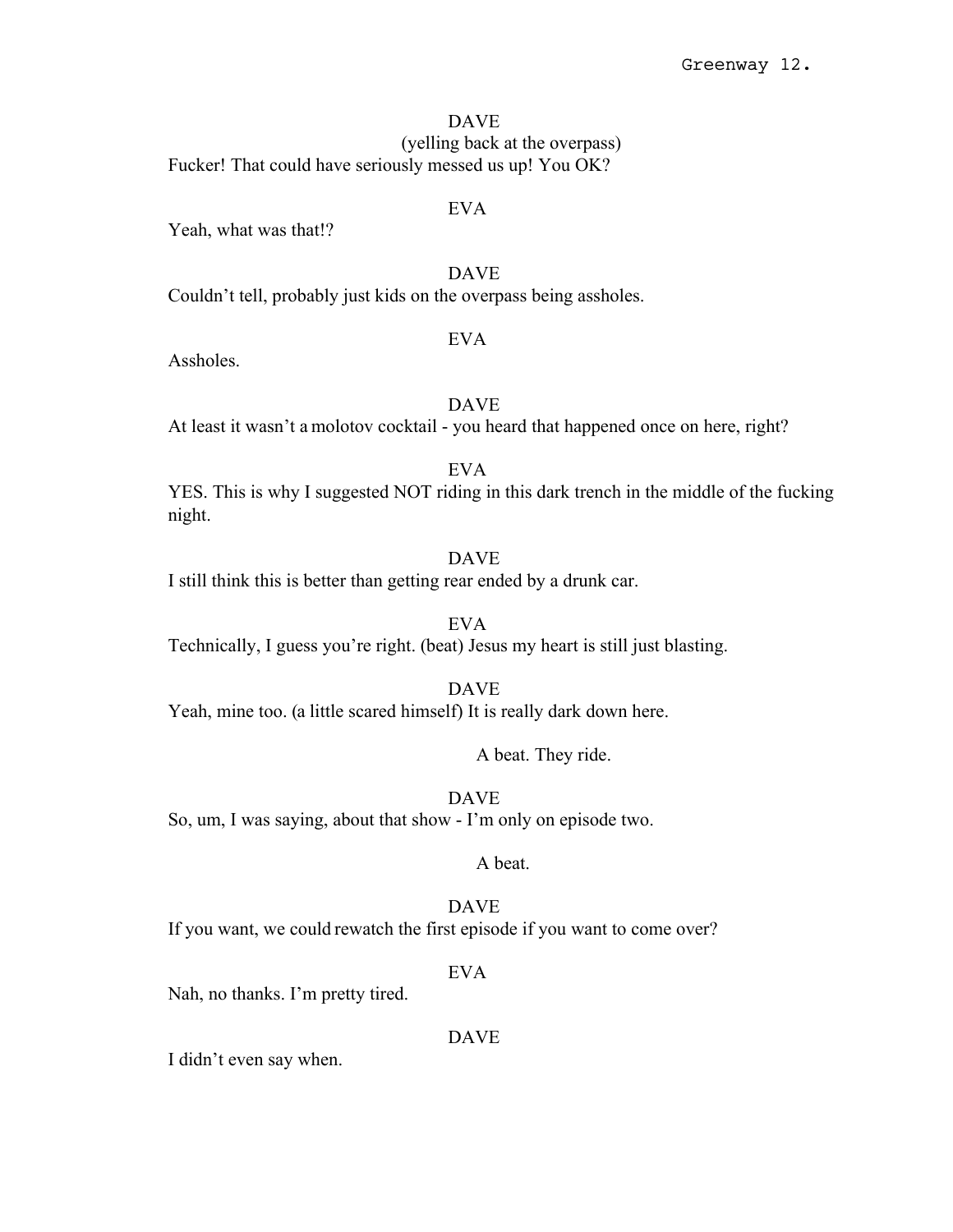# EVA

Ok. But you meant tonight.

# DAVE

Maybe not. And you just said "no thanks" like to anytime, ever, watching a show with me.

# EVA

You meant tonight. You know you meant tonight. It's like one. Someone just chucked a rock or something at my face. I'm tired, Dave.

(a beat, playing nice out of obligation)

But thanks for the invite.

## DAVE

God. Classic Eva.

A beat. He suddenly has a real entitled toxic edge, but it's through a smile.

# DAVE

I'm just saying "come over for one drink" or to watch a show or whatever. Not trying to marry you...

# *Marry* me?

# DAVE

EVA

...and you're just having none of it.

# EVA

I mean, yeah, that's a pretty accurate summary. (firmer) Sorry, Dave, you're cool, but I'm just not interested.

# DAVE

But why? You know... it's not fair. Like, I keep reaching out, I got the tickets...

# EVA

I was going to pay you back.

# DAVE

I bought you a drink.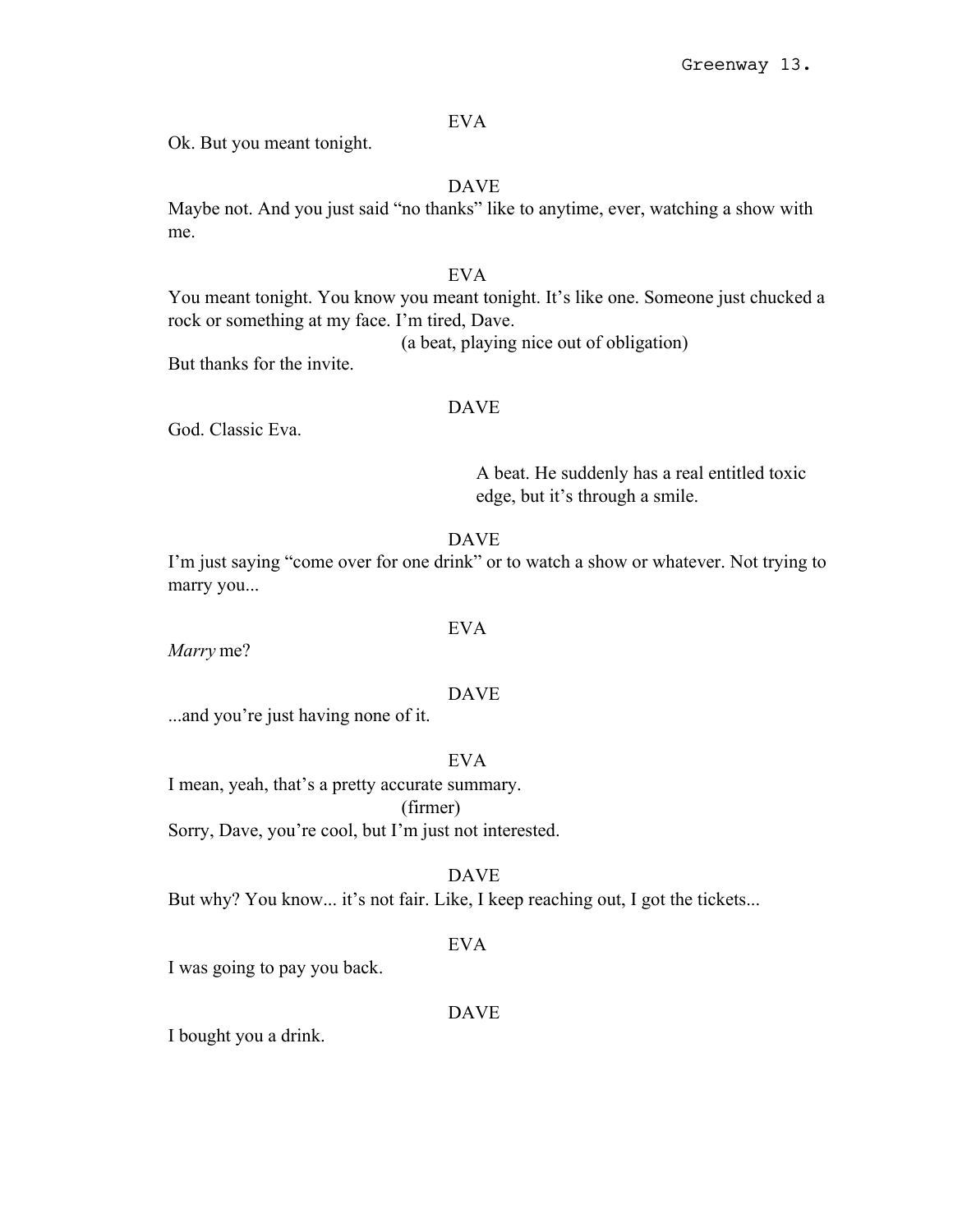EVA

You bought us all a round. We all do that. It's called being friends. Let's *be friends*, Dave!

# DAVE

Gah, there it is, big fucking friendzone brick wall - won't even give me a shot.

She reacts silently. A small beat, they ride.

# DAVE

I'm just putting it out there, don't you at least owe me a chance? It's just like, polite. Just come hang out for a little bit and don't be such a... b

EVA ... bitch? Were you seriously just going to call me a bitch!?

#### DAVE

No. I caught myself.

So you were going to!?

#### DAVE

EVA

(lying)

No...

EVA

Yes, you were! Come on, Dave! You're not going to guilt me into sleeping with you!

He softens a little again.

DAVE

I wasn't! That's not! Is this because I'm technically your boss? It's not like that to me.

# EVA

It has nothing to do with that and everything to do with me just not wanting to come over and "watch Netflix." It's one a.m. - that's the most cliche way EVER of saying, "hey, wanna come have awkward sex on my couch?"

# DAVE

I don't have a couch, it's a studio.

EVA

What!? So... what? We were going to watch Netflix *in your bed*!?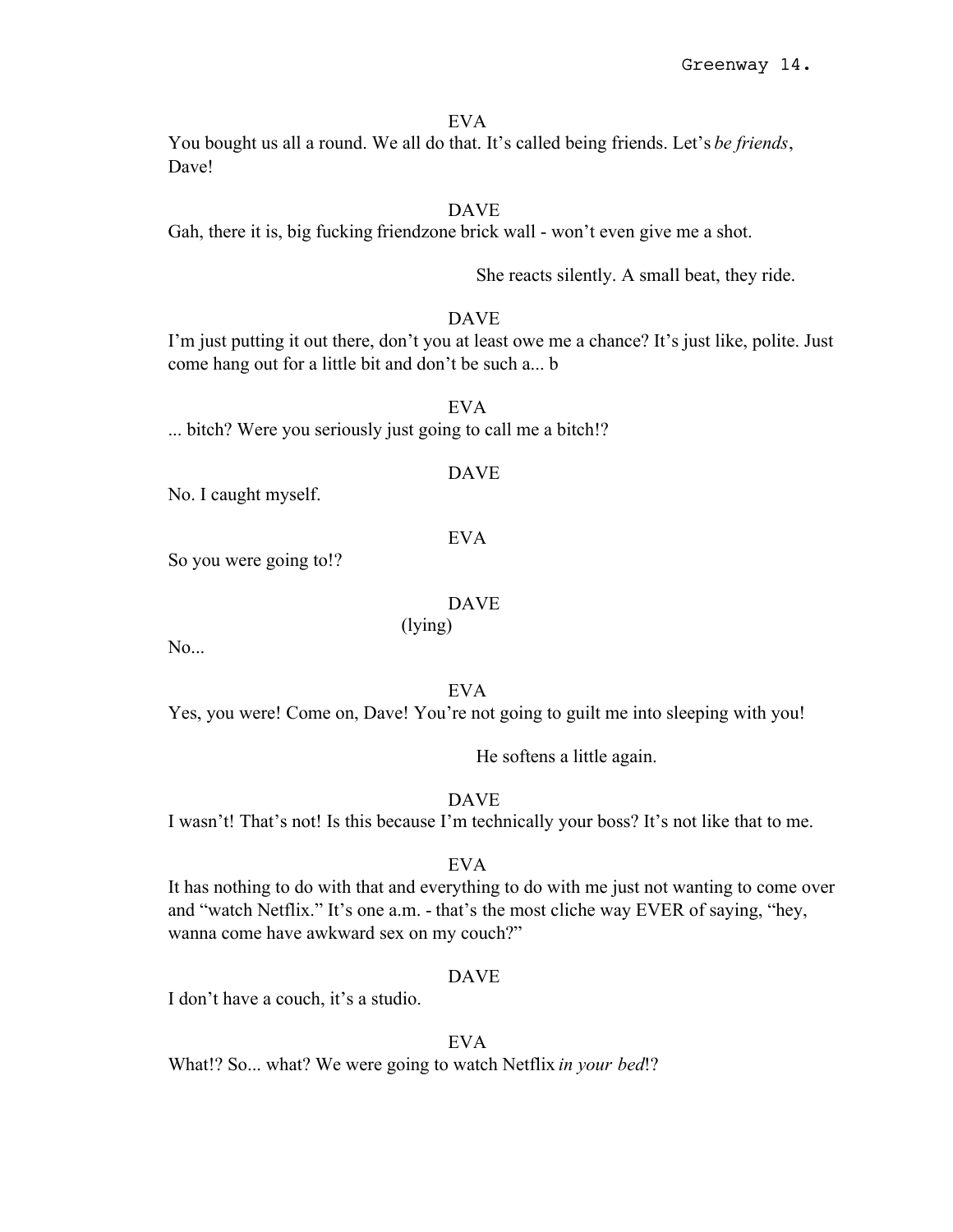Well, yeah, but, no big deal, we don't have to... was I being nice all this time for nothing!?

# EVA

Oh my god I don't even know how to start to answer that.

# DAVE

Fucking Leese - "don't have sex you guys" - totally cockblocking me!

# EVA

No. Why can't it occur to you that like, just on my own, I decided that regardless of work stuff or whatever other external factors, that I just want to be friends and nothing more.

# DAVE

So, you're saying I'm gross and ugly or what?

# EVA

No, I'm just saying that I don't want to have sex with you. I don't want to have sex with lots of people. Just about everyone I know I don't want to have sex with, it's really not personal!

## DAVE

You know what? You're not even that hot, you're like a six at best. At best.

# EVA

(not reacting to the number, but to the whole situation) Oh my god are you fucking kidding me!? Get out of here, Dave.

## DAVE

(overlapping her line, truly nasty now, if he wasn't already)

I'm being generous. Just like usual. Tickets, beers, I'm fucking escorting you home. I'm being the good guy here, and I don't know what your fucking problem is.

#### EVA

You're the good guy!?

## DAVE

YES!

# EVA

You just tried to guilt me into coming to your studio to watch tv IN YOUR BED when I keep saying I'm not interested. How can I be any clearer!?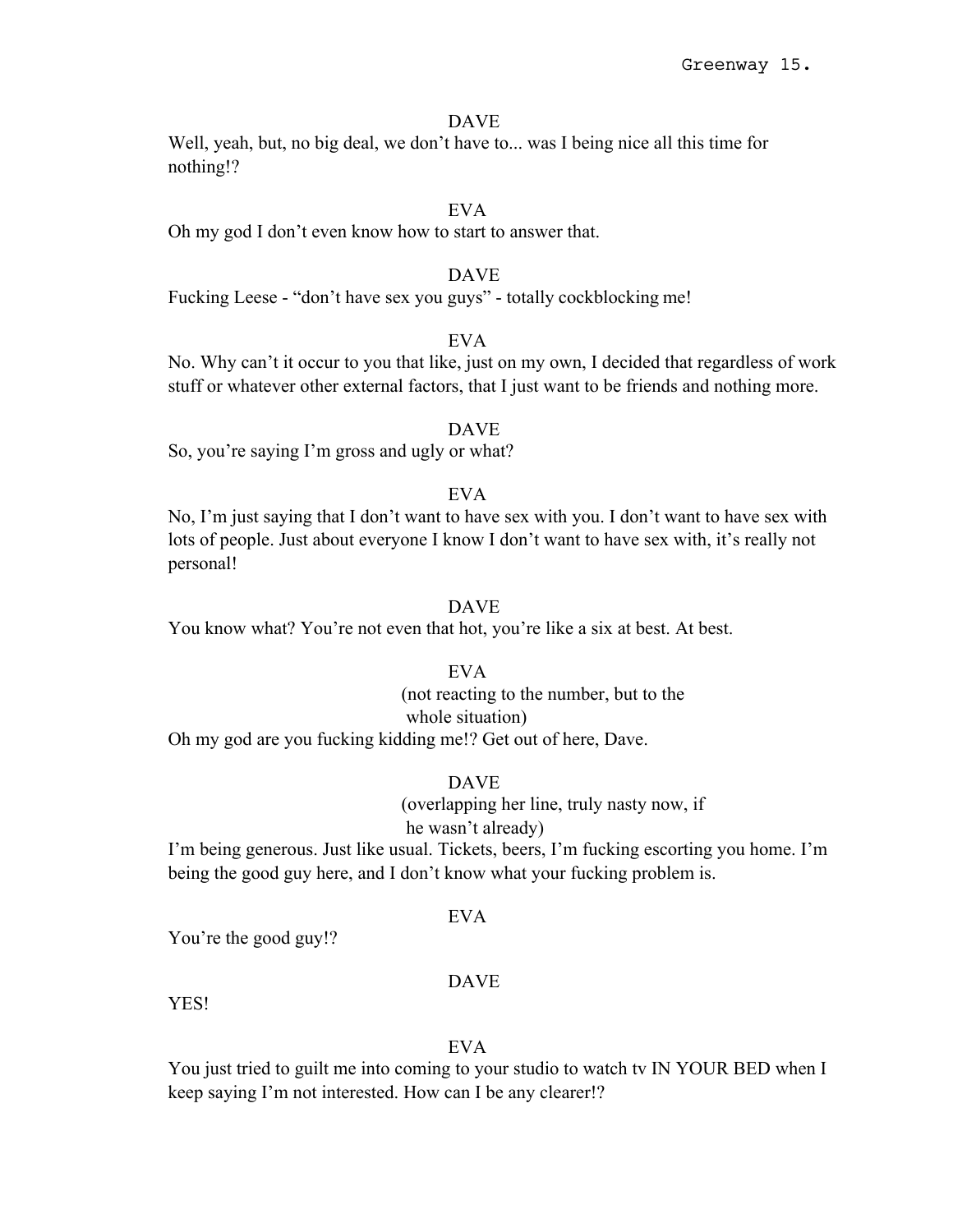(overlapping the end of her line)

Maybe you're wrong!?

# EVA

What!? The ffff...!? You don't even make any sense! Ahh! I'm so done with this night. Go home, Dave. JUST GO.

#### DAVE

Wait, what? And let you ride home alone?

# EVA

Yes. I'll be fine.

# A tiny beat, Dave's tone softens a tiny bit.

#### DAVE

It's late. At least let me get you the rest of the way home.

# EVA

No. I'm fine. Leave!

#### DAVE

Look, I'm sorry, I'm just drunk...

# EVA

I don't fucking care, go!

Dave snaps back to angry.

#### DAVE

Fine. Fuck it. Fuck you.

Dave slows down, they separate.

# EVA

Call me a bitch, we know you're thinking it.

# DAVE

(Calling after her as he slows down)

## DAVE

Shut up! Also, I just checked the schedule, and oh, it looks like you open tomorrow. See you at fucking six am.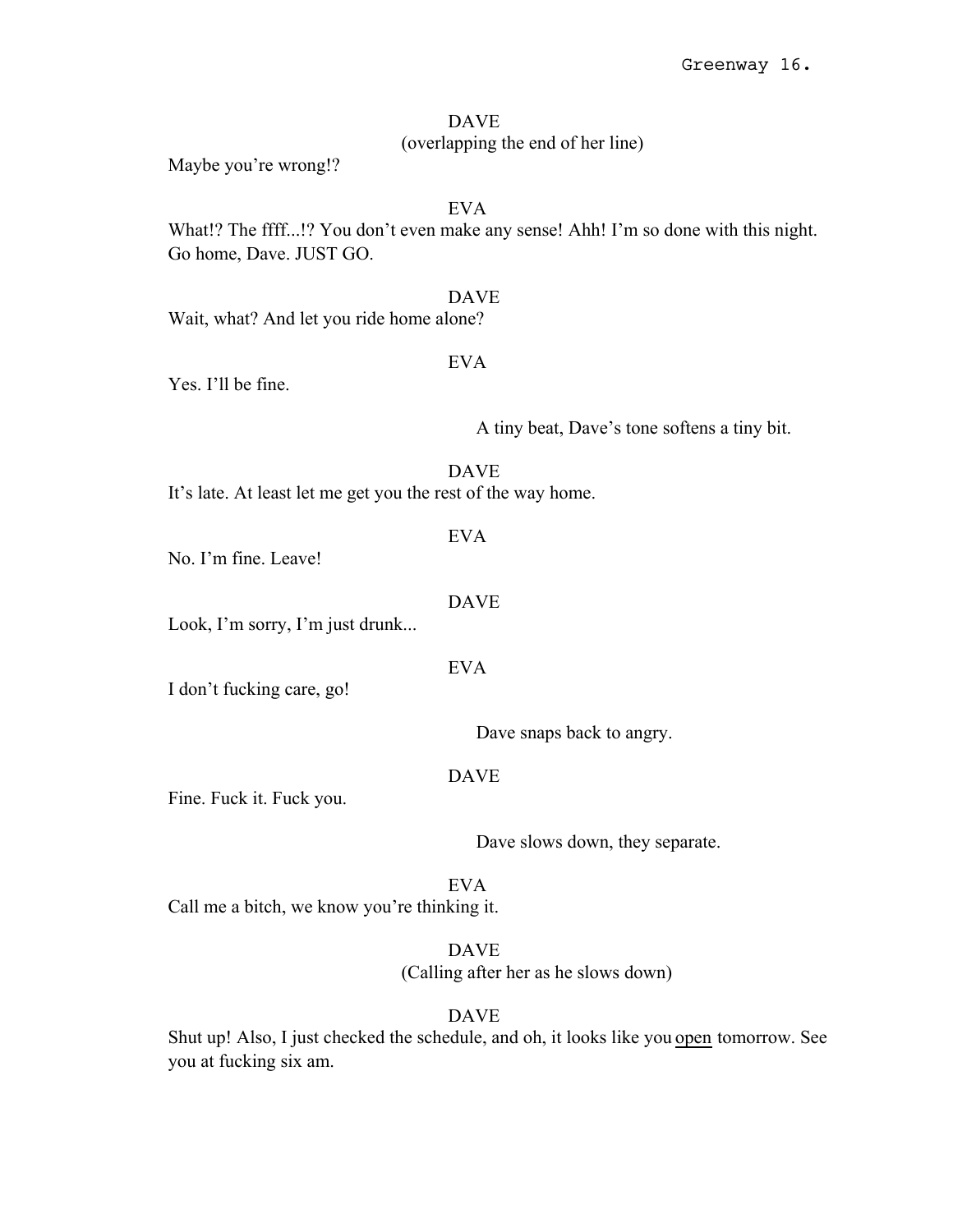# EVA

Fuck off, Dave!

DAVE

See you at six or you're a "no call no show" and I'll fire your ass.

# EVA

Good night, Dave!

Dave disappears. Eva rides on. She looks over her shoulder. Empty. She breathes a sigh of relief, tries to shake all that shit off. Doesn't fully succeed.

She rides in silence for a bit. It gets even darker.

She's really alone.

She pulls out her phone as she rides, swerving a bit as she cues up a song which plays through a bluetooth speaker mounted to her bag or bike. She starts nervously singing along to Hanson's "MMMBop".

It's really dark and she's still shaken. She looks over her shoulder again, still empty. She shakes her head and finally starts to relax. She starts riding slower and jams out to her music. Her bike lights seem to provide nearly all the light.

For a beat she rides at a more relaxed pace, lost in enjoying her music.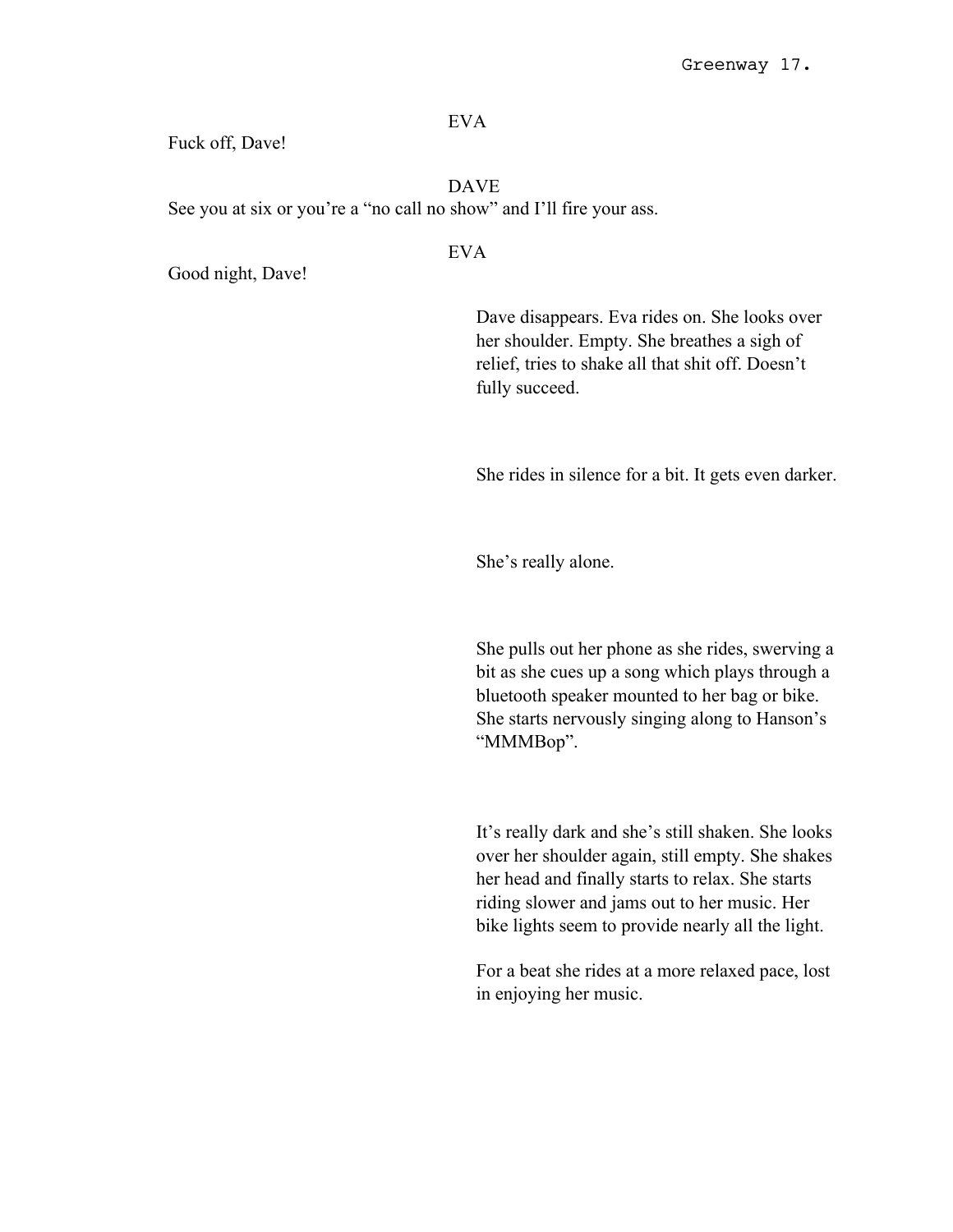After a little while, as far behind her as is possible on stage, a FIGURE on a bike appears. A threatening drone music cue kicks in very quietly.

The Figure is hard to make out, but their silhouette and the angle they appear from, maybe their bike style too, make it very clear the Figure is NOT Dave and is feminine or ambiguous.

The Figure has a rigid expressionless face, when their face eventually becomes visible. They're menacing in their lack of apparent acknowledgement of the world around them. Their pace is just fast enough to gain on Eva, very, very slowly.

Eva's oblivious, continues jamming to her music. She's almost having a good time now. It's a nice fall night.

The Figure remains demeanor-less and gains ever so slowly on Eva, still well behind her. The Figure seems to barely work to match Eva's pace, while Eva is clearly expending some effort.

Eva remains unaware.

Eva's singing along to a new, super upbeat song. She's in her happy place, seeming to have accomplished her goal of distracting herself from the fact that she's in a dark, narrow trench all alone on a bike.

As she sings, the Figure slowly catches up.

They're closer.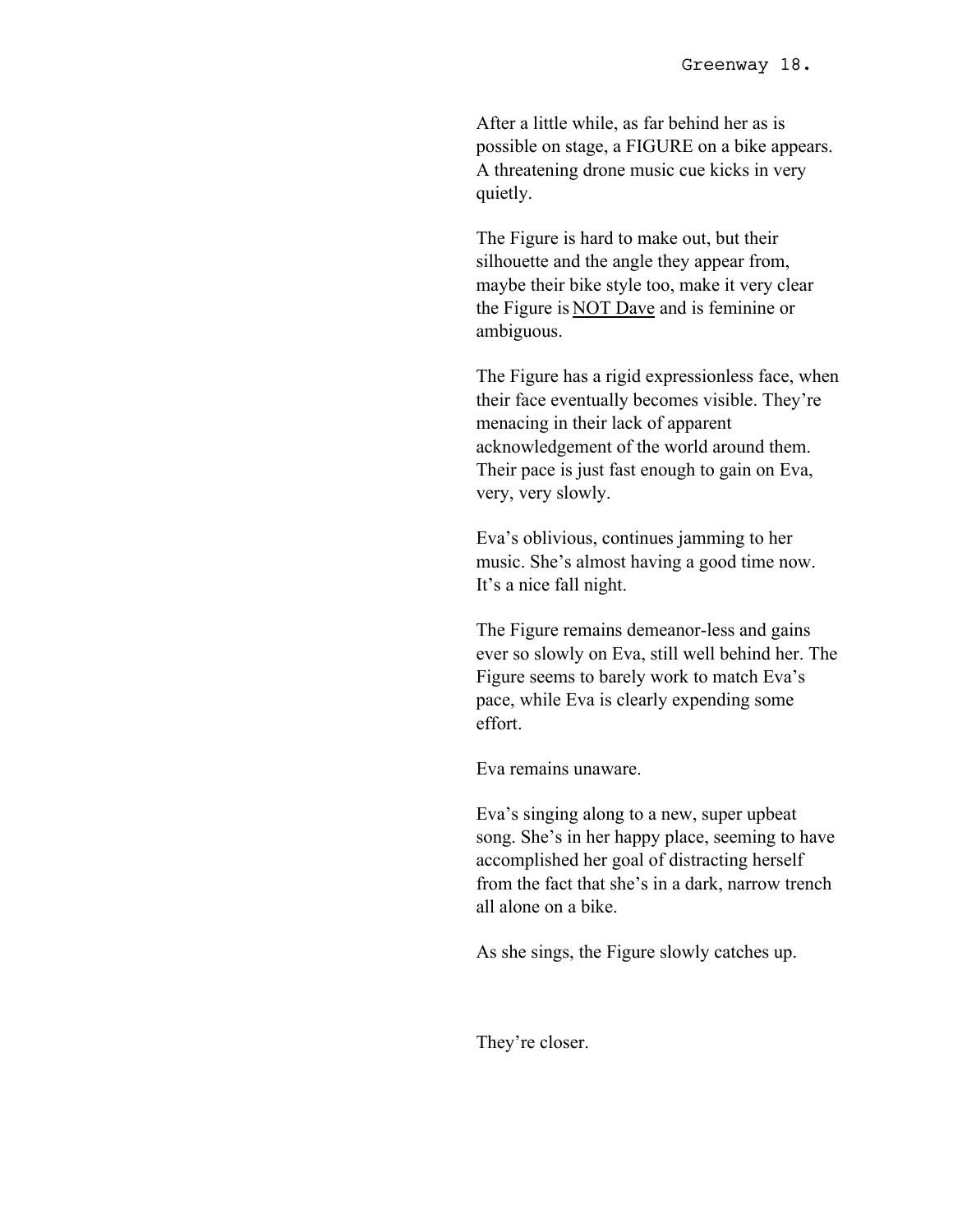Even closer.

Now they're directly behind her, trailing about a bike length.

Eva's oblivious. Singing, a little out of breath. Feeling the music.

The Figure hangs right behind her, no longer gaining for a minute.

Eva's speaker and singing mask any chance of her hearing the Figure's closeness.

Now the Figure swerves slowly out from behind Eva as though they're going to pass her. They pedal extra hard for a sec to gain on Eva.

Now the Figure is just behind her at an angle.

The Figure slowly, carefully, reaches out and gently taps Eva's back light. It turns off.

Eva doesn't notice. She's as into her music as ever.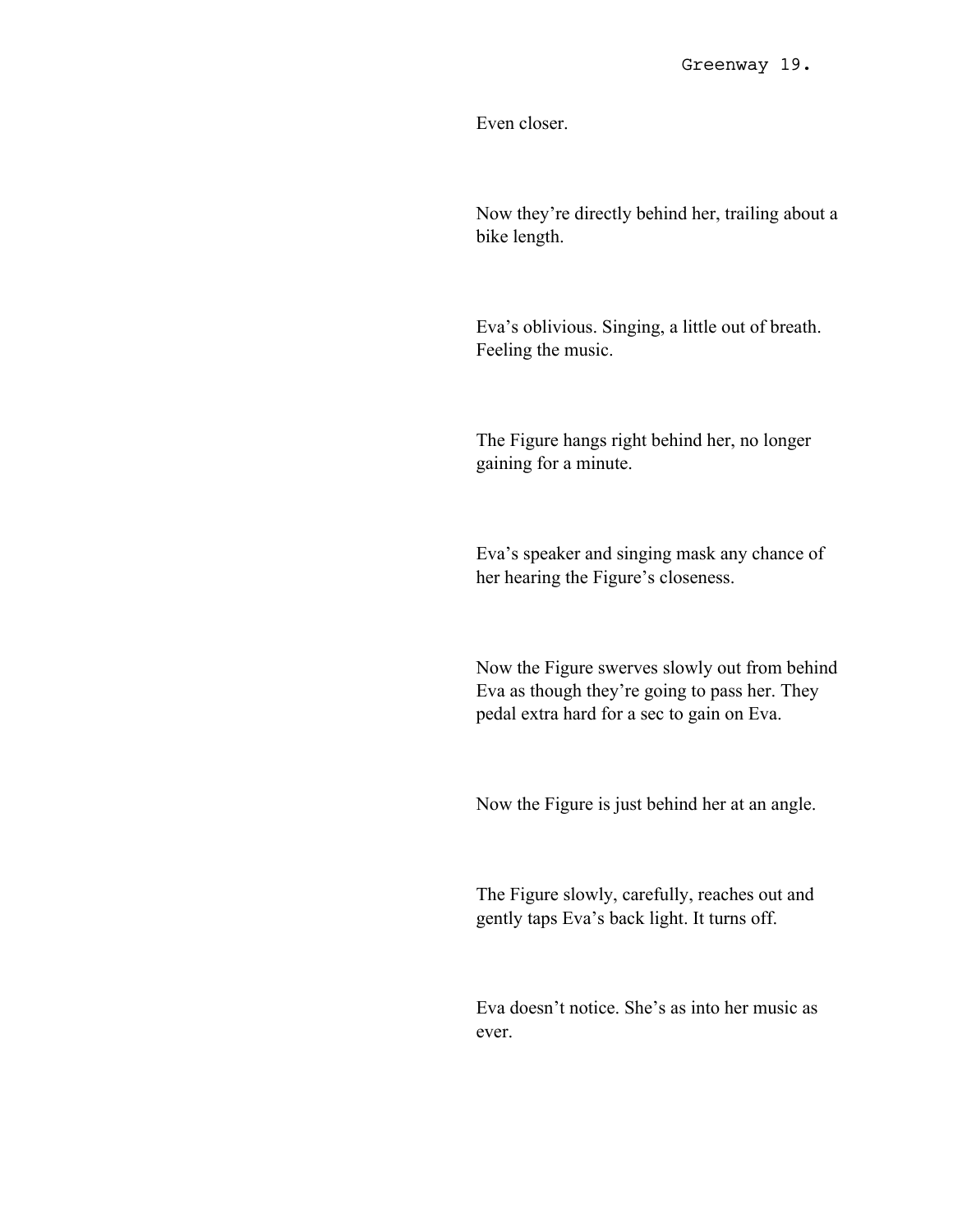The Figure rides at this very close angle for a moment, perfectly matching Eva's speed, but doing nothing else.

Eva still doesn't notice.

The Figure stands for the first time and pedals hard for a couple of rotations, speeding up to pull alongside Eva. Eva looks over, seeing them for the first time.

EVA SCREAMS and swerves.

The Figure doesn't react at all, doesn't even look at Eva.

EVA

JESUS! You scared the hell out of me! (a beat) Where's your "On your left!" you know?

> Eva laughs nervously, super shaken, and sizes up the situation as not immediately definitely dangerous.

## EVA

OK...

They ride side by side for a beat. Eva looks to the Figure for some kind of indication of what's happening - are they trying to pass her?

Eva slows down a little. The Figure matches her. This scares Eva, but she's trying not to let on.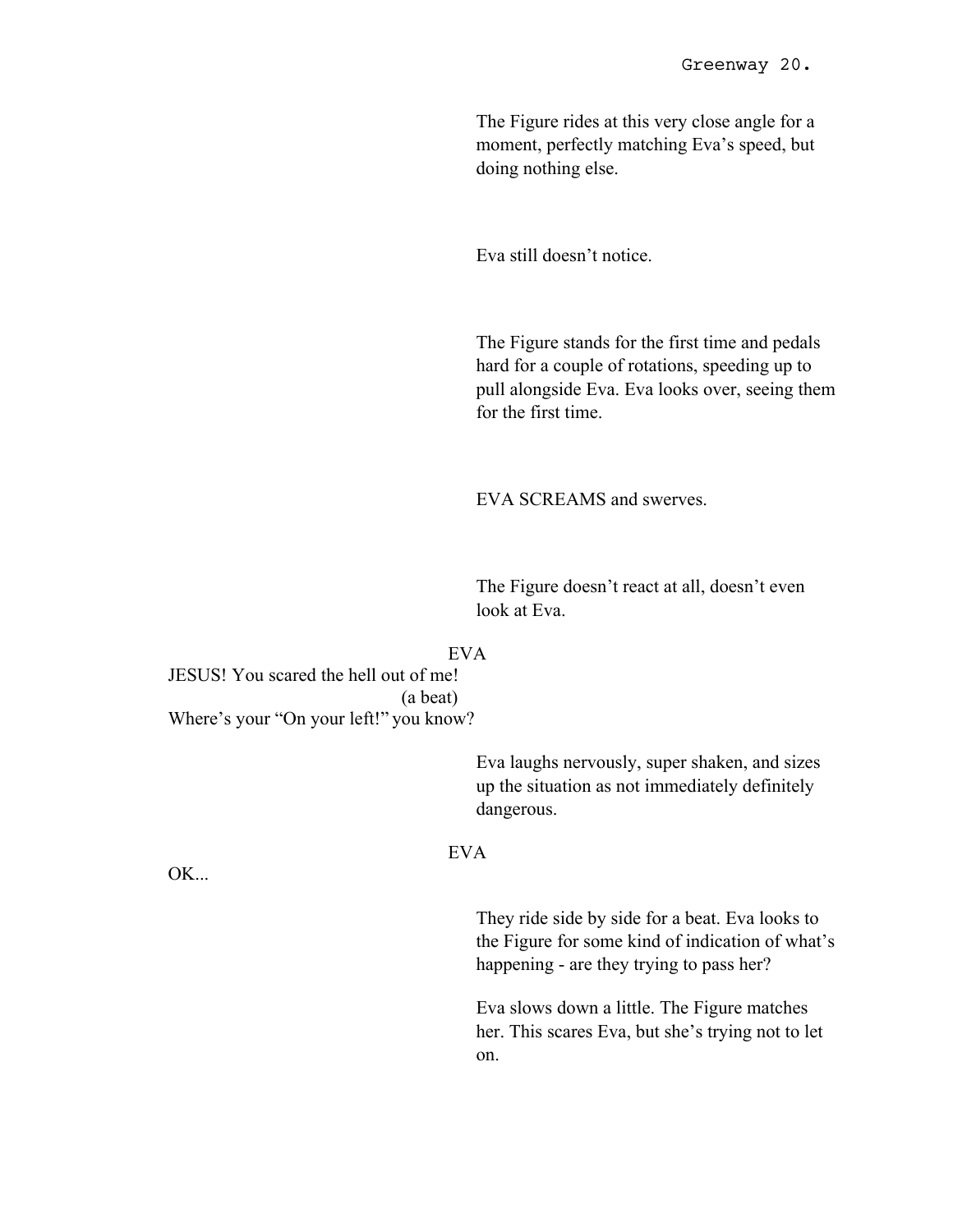She pedals a little harder, the Figure falls behind a little, then expressionlessly pedals harder to pull along side Eva.

#### EVA

Ok, please, you're really creeping me out. Please just pass me if you want to.

Eva slows a little again. This time it seems like the Figure might be actually passing her.

Instead, as they pull up to be parallel with Eva they slowly, deliberately reach toward her handlebars

# EVA

What are you doing?

...and they tap her front light, turning it off.

EVA

No!

We see Eva hitting the brakes HARD as they plunge into complete darkness. Eva yells or screams in fright again.

There's the sound of bikes stopping quickly and a scuffle.

# EVA

(in darkness)

What do you even want from me!?

We hear a groan of effort from Eva. More tussling. Then we hear a hard "THUMP" and a body hit the ground.

Frantic footsteps. Then, a bike is being ridden again.

The darkness is suddenly cut by Eva's front bike light turning back on. She's riding frantically away, totally freaked out, trying to reposition her U-lock which she just used to defend herself.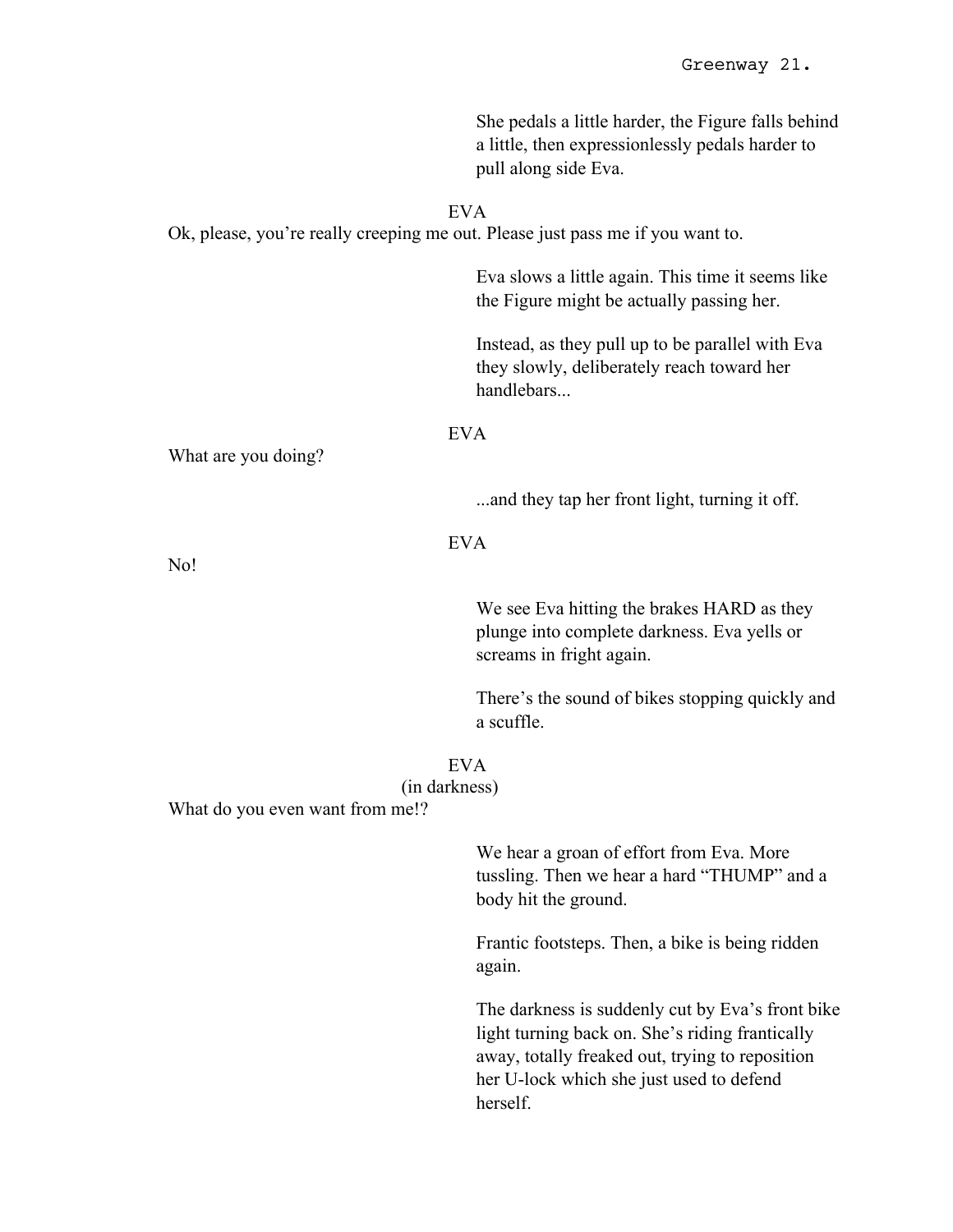Some kind of cheesy happy music is still coming out of her speaker but she is not aware of it.

She's way ahead of the Figure. The Figure stands, starting to mount their bike and then they fade from view.

Eva's still frantic, looking over her shoulder repeatedly, swearing to herself. She's swerving and riding erratically in a way that looks unsustainable from an effort standpoint.

The Figure remains out of view.

As Eva rides, a Blue Emergency Phone Pole appears. Eva comes to a quick halt, hops off her bike or leans and presses the button.

# EVA

# (shouting, frantically)

Help! Someone help! I'm on the Greenway, past 10th I think. Going west. Someone just tried to I don't even know... kill me? They just kept coming at me...

> Eva looks back, NOW the Figure is visible again, out of their seat, pedaling HARD and getting closer to Eva.

# EVA

NO! Please HELP!

Eva releases the button and frantically starts pedaling again as fast as she can, checking over her shoulder, frightened and swerving. She manages to get up to a speed that the Figure is no longer gaining, but it's still back there relentlessly coming her way and closer than it was.

Eva is breathing really hard.

It's all she can do to keep separation from the Figure.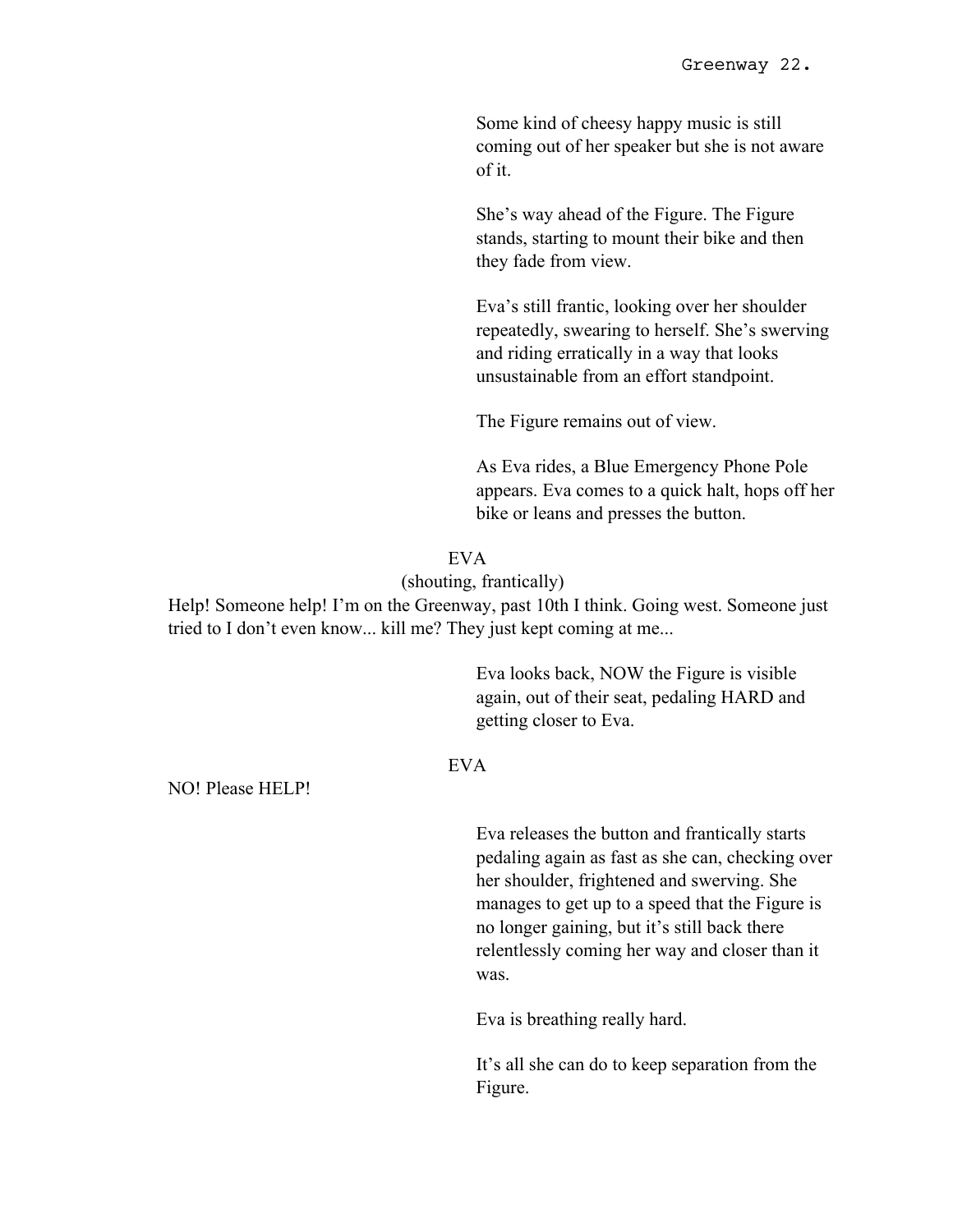|                              | The Figure is unfazed, pedaling methodically,<br>waiting Eva out.                                                                         |
|------------------------------|-------------------------------------------------------------------------------------------------------------------------------------------|
|                              | Eva's exertion starts to take a toll. She can't<br>keep this up forever.                                                                  |
|                              | <b>EVA</b>                                                                                                                                |
| Why are you!?                | (breathless, yelling behind her)                                                                                                          |
|                              | The Figure doesn't even register that she spoke.                                                                                          |
| What do you want!?           | <b>EVA</b>                                                                                                                                |
|                              | Still no reaction.                                                                                                                        |
| Please! Just leave me alone! | <b>EVA</b>                                                                                                                                |
|                              | No reaction.                                                                                                                              |
|                              | Eva's still pedaling hard, but not quite as hard as<br>before.                                                                            |
|                              | This allows the Figure to very very slowly start<br>to gain on her without changing its pace at all.                                      |
|                              | Eva doesn't really register that for the moment.<br>She's gasping for breath.                                                             |
|                              | She looks behind her, see's the gap's smaller.                                                                                            |
|                              | <b>EVA</b>                                                                                                                                |
| Shit! Shitty fuck fuck!      | (to the Figure)                                                                                                                           |
| I hate you!                  |                                                                                                                                           |
|                              | She starts intermittently standing up to pedal<br>harder. When she stands to pedal, the gap<br>between her and the Figure widens slightly |

between her and the Figure widens slightly. When she sits back down, the Figure gains on her ever so slowly.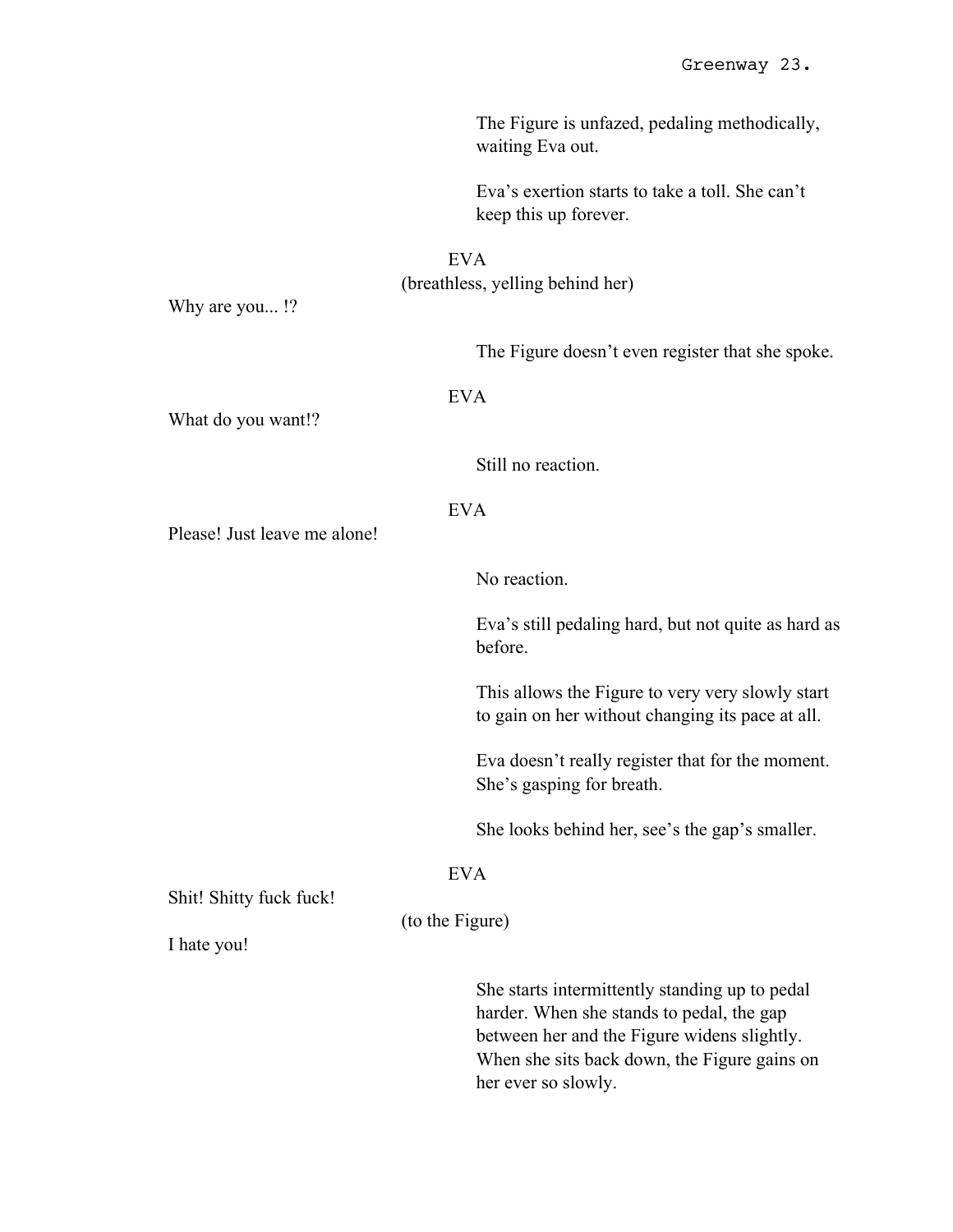That pattern repeats a few times, getting less effective each time as Eva begins to truly wear out.

# EVA

(to herself)

Why didn't I take that Spin class?

Eva does another round of stand and pedal and look over her shoulder and panic.

EVA (exhausted and angry [at her own limits] but NOT resigned or weak)

Dammit! Fuck!

She pedals again, hard, then has an idea!

# EVA

(to herself)

Idiot! Dammit!

She pulls out her phone, and starts trying to dial one-handed without losing speed. With only one hand on her handle bars she swerves again. The Figure begins gaining on her slightly faster. Eva presses the phone to her ear.

## EVA

Come on come on come on!

(someone picks up, breathlessly)

Hello! Please! ...on the Greenway, going west... passed Nicollet. ...attacked me... they're following me...

(she looks over her shoulder, they're

closer)

...Shit shit shit! (a beat) Yes! They're right behind me, won't...

(to Figure)

LEAVE ME ALONE!

(she listens for a sec)

I don't know... send someone, please!

Eva swerves or hits a little bump and DROPS HER PHONE.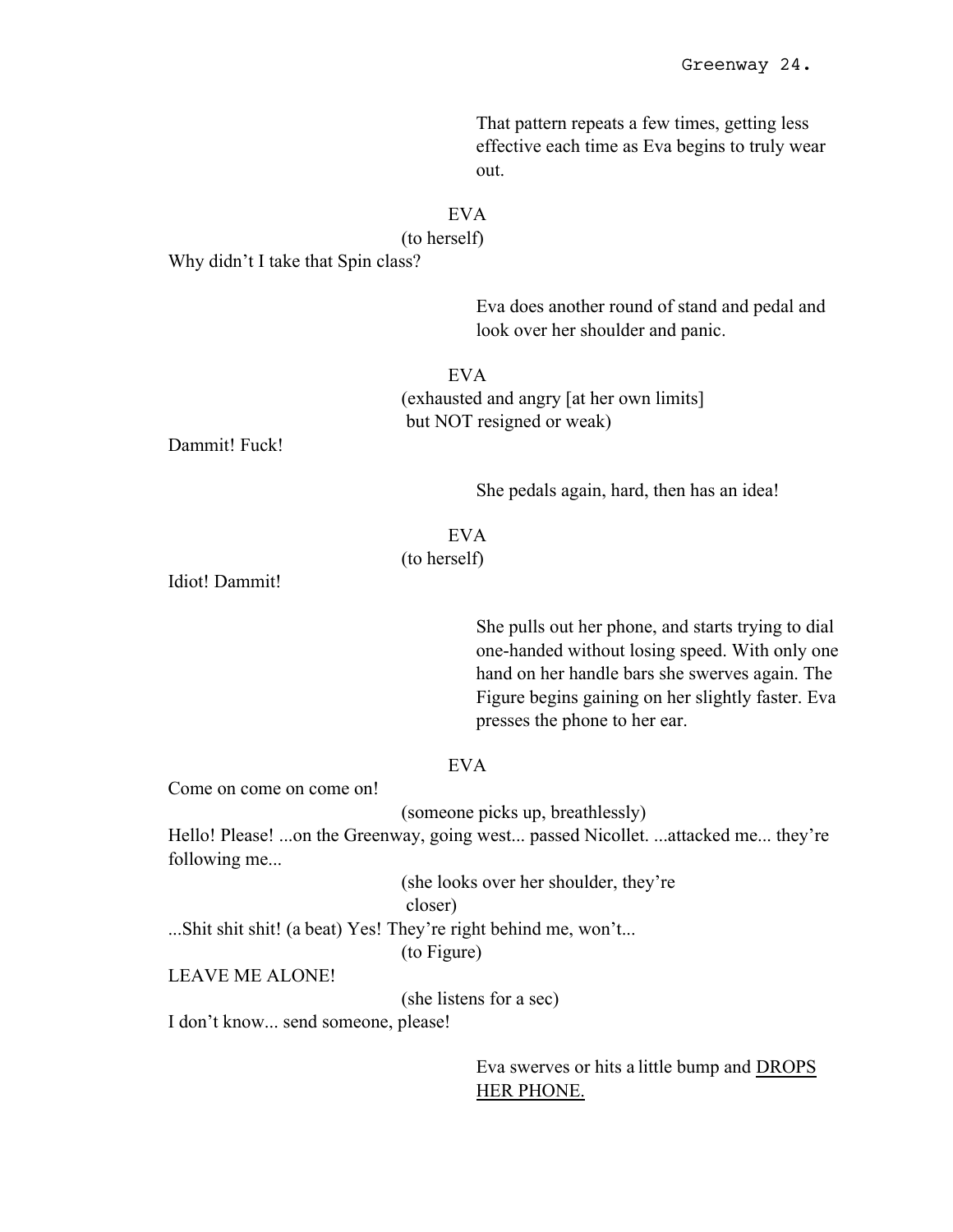|                    | It flies behind her, clattering to the ground, then<br>the Figure passes it. The Figure doesn't register<br>the phone at all.                                                                                   |
|--------------------|-----------------------------------------------------------------------------------------------------------------------------------------------------------------------------------------------------------------|
|                    | Eva's music is gone and it's now quieter than<br>ever.                                                                                                                                                          |
| SHIT! No! Dammit!  | <b>EVA</b>                                                                                                                                                                                                      |
|                    | Eva looks over her shoulder, the Figure's closer<br>than before the call.                                                                                                                                       |
|                    | A RUNNER appears, coming opposite the<br>direction Eva's traveling.                                                                                                                                             |
| <b>LOOK OUT!!!</b> | <b>EVA</b>                                                                                                                                                                                                      |
|                    | The Runner pauses and turns to look at Eva, just<br>then the Figure slows to clock the Runner as<br>Eva watches. The Figure hits the runner and<br>they fall out of view, The Figure also fades out<br>of view. |
| NOO0!!!            | <b>EVA</b>                                                                                                                                                                                                      |
|                    | Eva slows briefly, looking back, but still rolling<br>forward. For a sec, the Figure's gone. Eva<br>doesn't pedal as frantically.                                                                               |
|                    | The Figure REAPPEARS, pedaling HARD.                                                                                                                                                                            |
| GODDAMMIT.         | <b>EVA</b>                                                                                                                                                                                                      |
|                    | Eva digs deep.                                                                                                                                                                                                  |
|                    | She pedals powerfully, harder than we've seen<br>yet and for a surprisingly long period of time.                                                                                                                |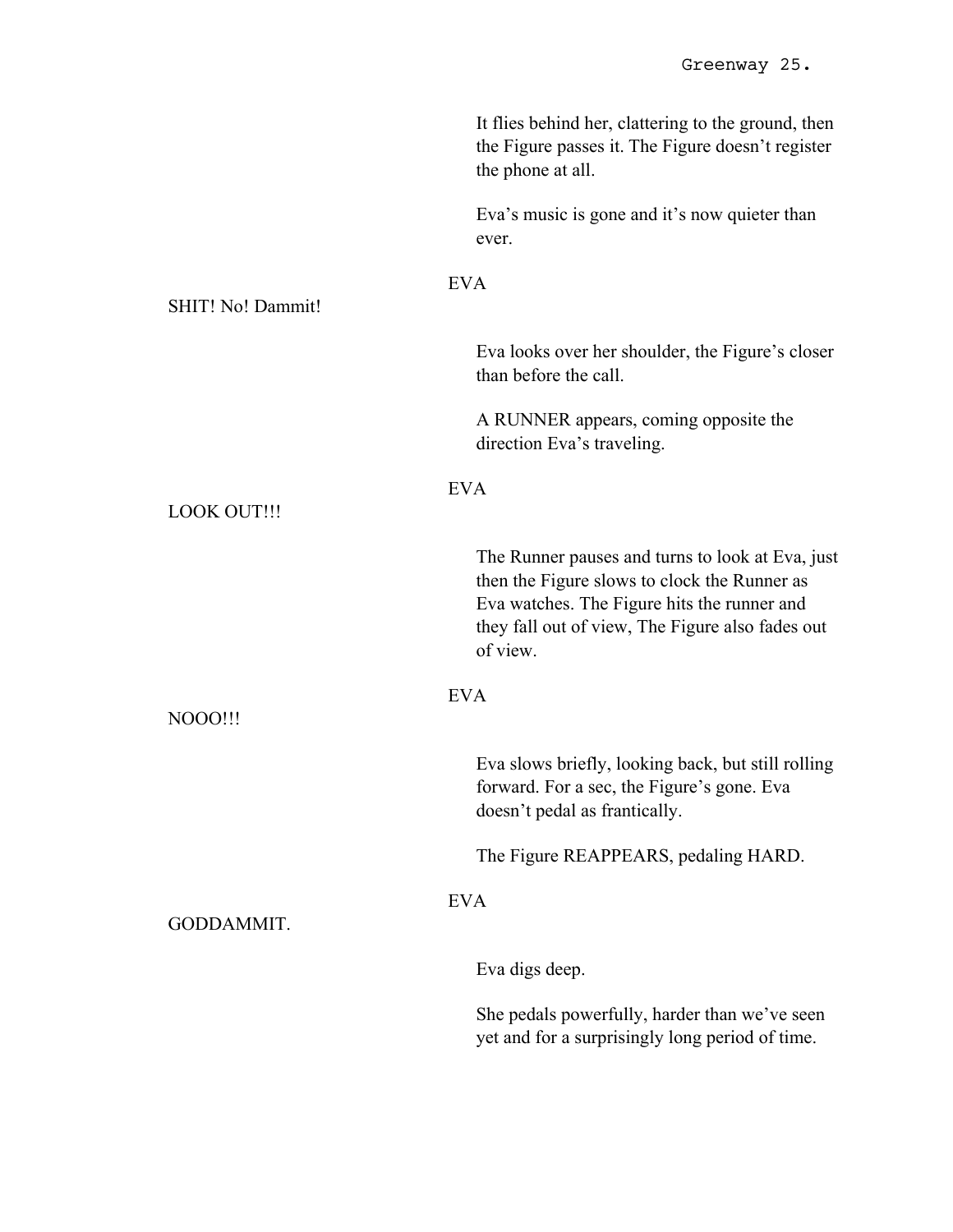It's a mix of standing bobbing rhythmically like a Tour De France climb and seated, head down, gutting it out silently.

During this stretch the Figure doesn't change its pedaling and Eva pulls away a little.

Eva's exhausted, but focused, riding as hard as she can and no longer panicked or swearing under her breath.

She's tired, but the energy has changed and it looks like her relentlessness might be a match for the Figure.

After several beats of Eva powerfully keeping the Figure at bay, it's clear that she's starting to flag.

The Figure begins once again gaining on her very slowly.

Eva is so focused she's no longer checking behind her, she's still riding hard, but can't quite keep up the previous level of intensity.

The Figure gains on her slowly.

Eva starts to wear out.

The Figure's very close now, like before.

It pulls alongside her again.

Eva finally looks up and at the Figure.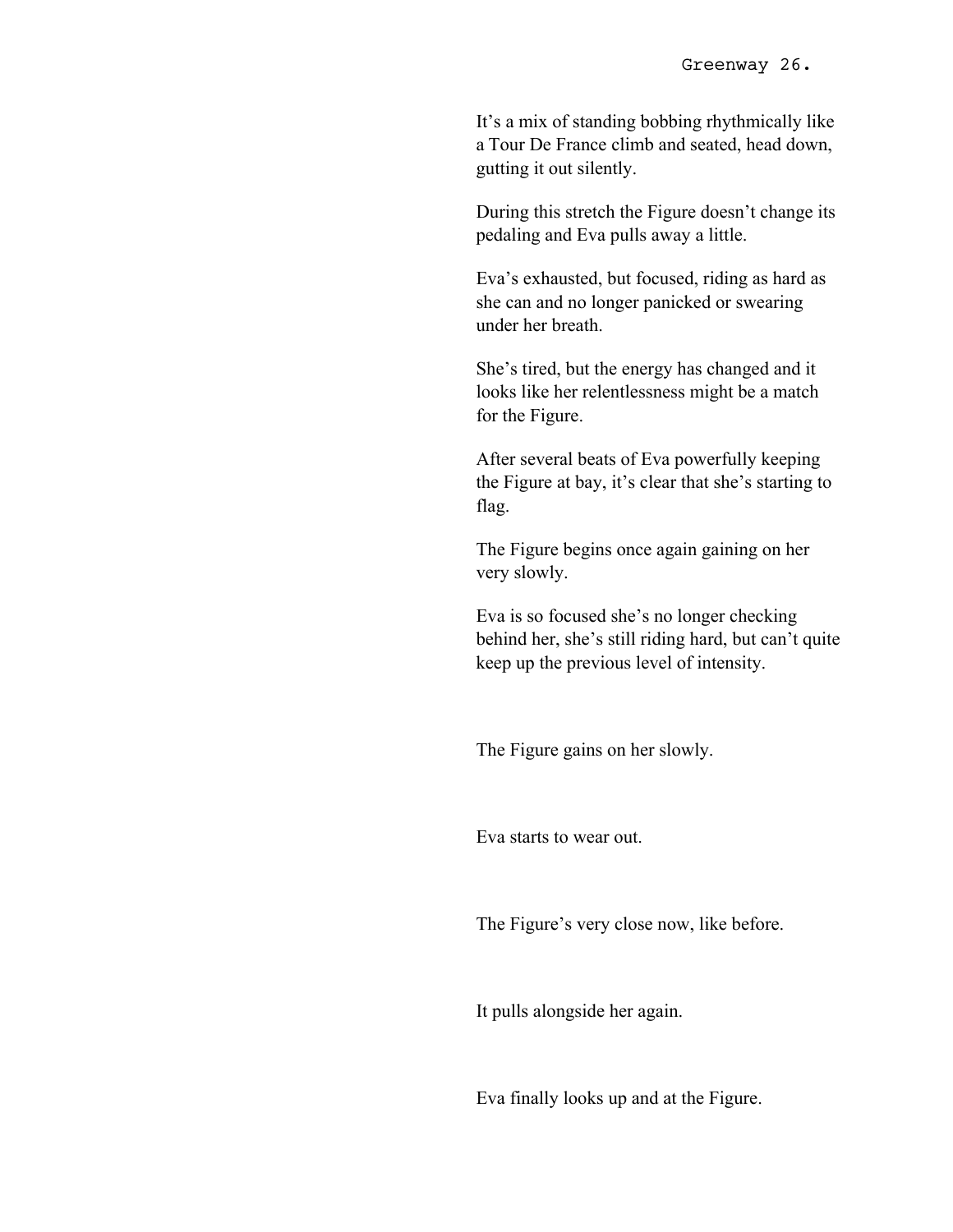|                  | <b>EVA</b>                                                                                                                                                                                                          |
|------------------|---------------------------------------------------------------------------------------------------------------------------------------------------------------------------------------------------------------------|
| <b>FUCK YOU!</b> |                                                                                                                                                                                                                     |
|                  | Eva was ready for this. She swings her U-Lock<br>at the Figure, connecting, but the Figure catches<br>the lock and brakes to slow them both down.<br>They hop off their bikes, fighting for control of<br>the lock. |
|                  | Eva gets the lock back, looks left and right,<br>exhausted, realizes there's nowhere to go and<br>she must fight.                                                                                                   |
|                  | She tries to hit the Figure with the lock. She<br>finally connects one, Figure is knocked back.                                                                                                                     |
|                  | Eva tries to remount her bike. The Figure<br>prevents her from doing that.                                                                                                                                          |
|                  | <b>EVA</b>                                                                                                                                                                                                          |
| HELP!!           |                                                                                                                                                                                                                     |
|                  | The Figure covers Eva's mouth. They grapple<br>more. Eva finds a way to use the lock again,<br>knocking the Figure back.                                                                                            |
|                  | She has just enough time to jump on her bike.                                                                                                                                                                       |
|                  | The Figure jumps on their bike. The chase<br>resumes.                                                                                                                                                               |
|                  | After not long, the Figure gains on Eva and tugs<br>on her bike, slowing her down again.                                                                                                                            |
|                  | Eva knocks the Figure's hand away, pedals<br>harder, gets away.                                                                                                                                                     |
|                  | The Figure catches up, more trying to slow Eva<br>down. This time it works and Eva hops off her<br>bike. The Figure dismounts as well.                                                                              |
|                  | They're off their bikes again, tussling. The lock<br>falls aside.                                                                                                                                                   |

# EVA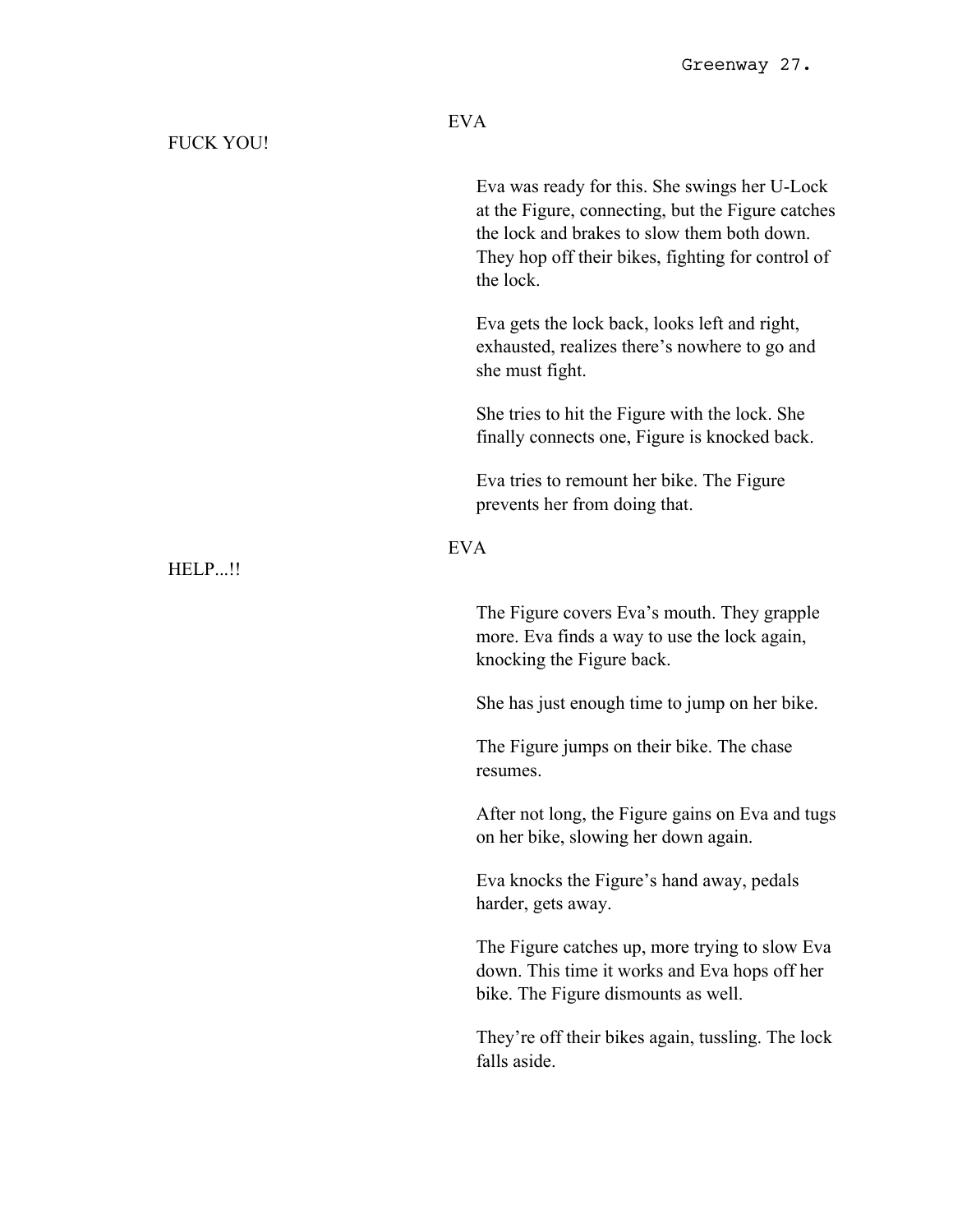Eva dodges one particularly big swing and shoves the Figure. Eva lunges to the lock, chased by the Figure and with a primal ROAR she puts her whole body into a lock swing and catches the figure hard in the head, dropping the lock after the impact. A tiny beat. She takes a breath. Is that it? She seems to have incapacitated the Figure.

She breathes a small breath of relief, but is right back into action. Leaving the lock behind, she rushes forward and inspects her bike.

# EVA

Something is wrong with it, she tweaks the chain or adjusts out of whack handlebars or something that needs to be addressed to make it rideable.

There's a scrape and rattle of a U-lock in the darkness. Eva looks - the Figure's not there. She looks around frantically and hears the Figure flanking her just in time to dodge.

They wrestle around in the poorly lit area. The Figure is stronger, but Eva's fucking fierce and smart and while maybe outmatched physically, she's holding her own, fighting for her life.

She manages to knock the U-Lock away and gets knocked near her bike in the process.

The Figure comes toward her again. Eva has an idea.

She quickly flips the quick release on her bike seat post, whips out her seat, immediately wielding it like a bludgeon, and lands a solid blow on the Figure as it lunges toward her. The Figure is stunned. She leaps out of the way. The Figure shakes it off and starts to get up, but Eva's having none of it.

Shit.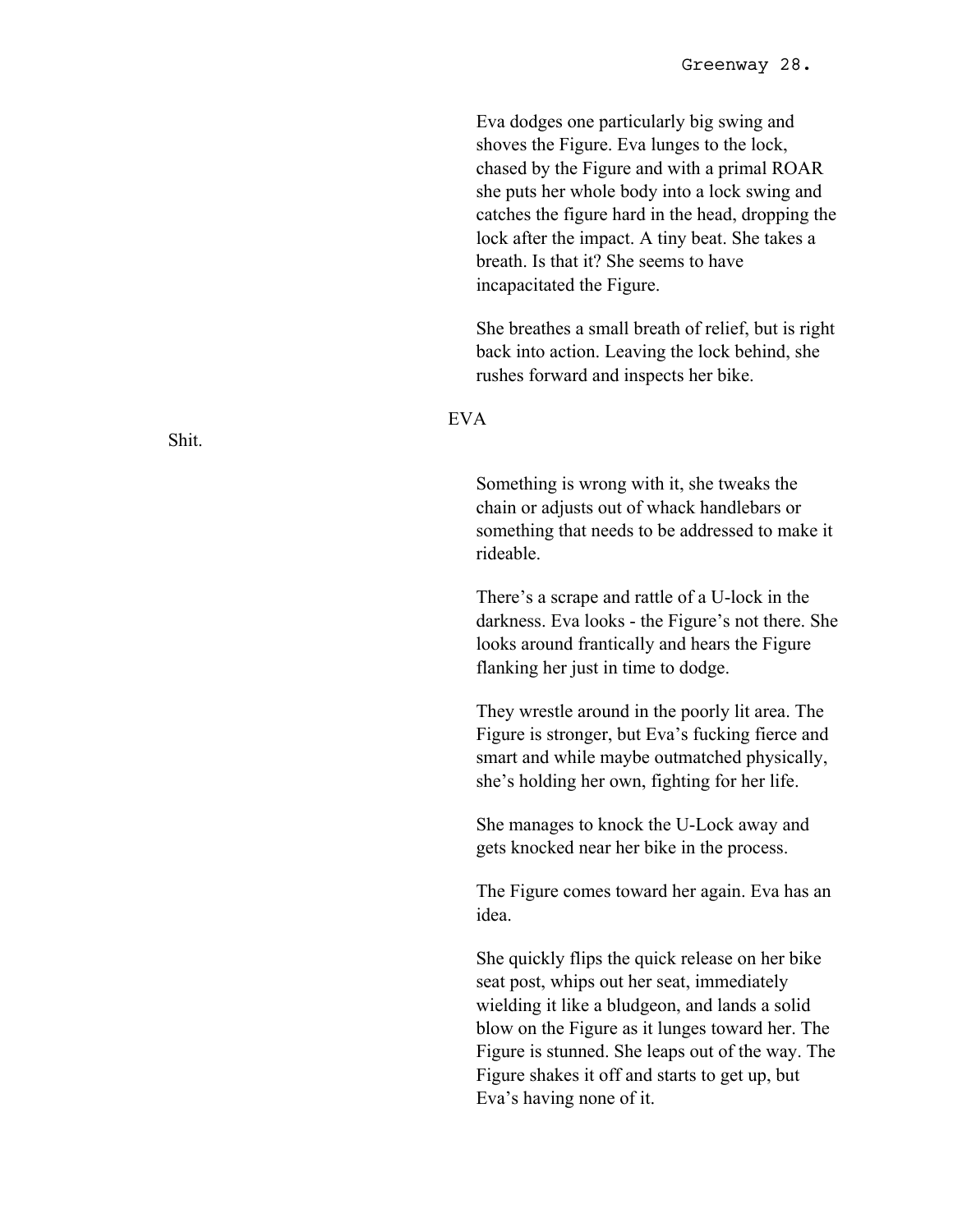She leaps above the Figure and lands a HARD blow right to the Figure's head, "BAM!" She considers another, but the Figure goes limper than ever. She stands over it, panting, daring it to stir even slightly. It doesn't. For now.

Eva grabs the U-Lock and locks the Figure's feet together.

She sits for a moment illuminated just partially by her bike light and exhales a huge exhale of relief and a big pile of emotions all at once.

Flashing police lights appear above the audience, there's the sound of slamming car doors.

Eva rushes toward the audience, calling up and out of the sunken Greenway.

# EVA

Help! Down here, help!!

A pair of flashlight beams hit Eva.

POLICE ONE (from above the audience) Minneapolis PD! You the one that called?

POLICE TWO (from above the audience) We were looking for you - ma'am are you OK?

## EVA

I don't know. I just... they just kept coming. (pointing to where she came from) There was a runner too...

## POLICE ONE

Just stay put. We'll be right down.

# POLICE TWO

It's OK. It's over, you're OK now.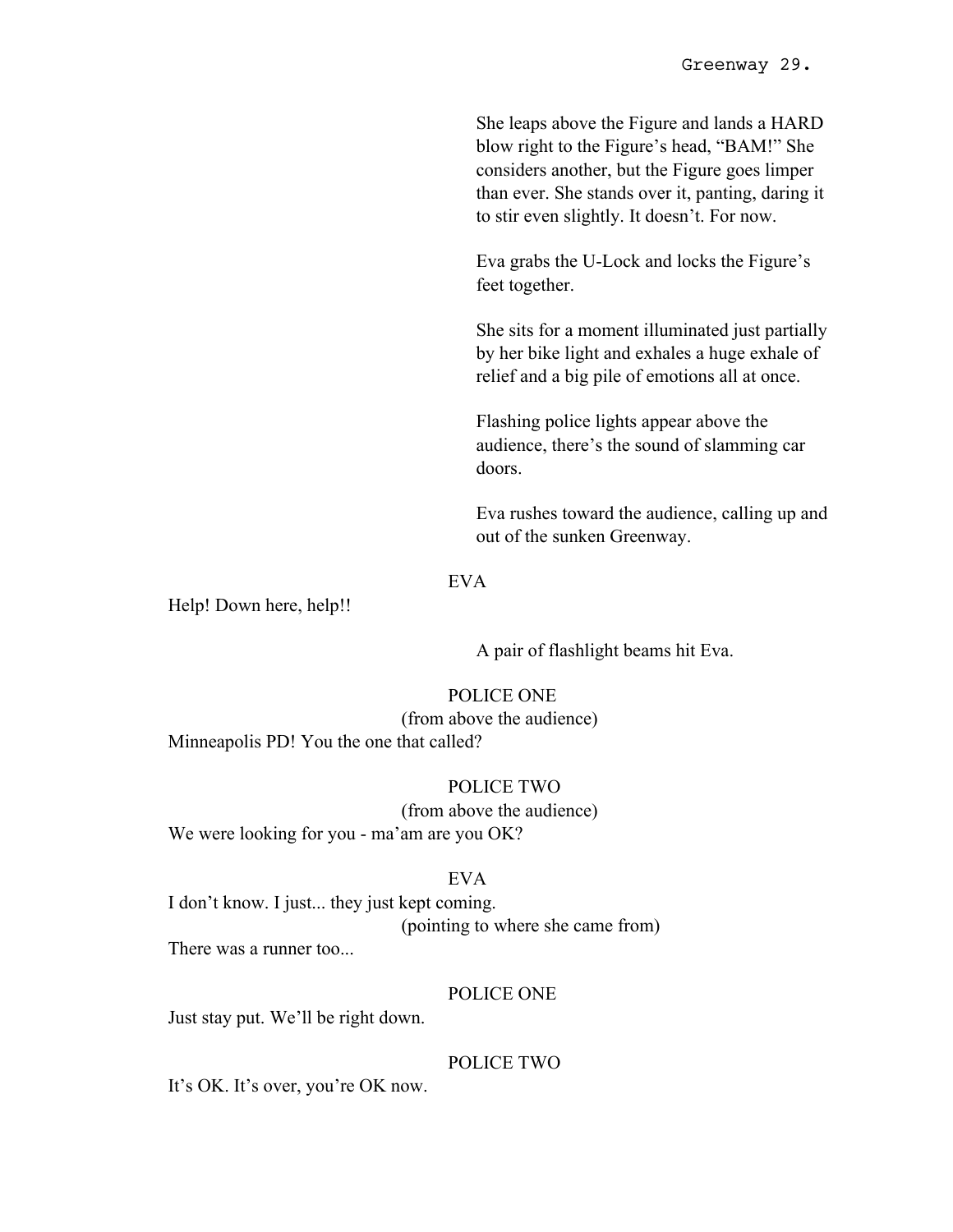The flashlight beams flit away.

Eva breathes a sigh of relief and collapses, sitting. She takes a jagged breath and tries to let it out calmly.

Then she shines her bike light upstage toward the Figure.

It's GONE.

Eva's back up in a panic looking all around her frantically searching for the Figure.

She can't find it.

Suddenly there's a bike light coming from the direction she came from.

It's Dave on his bike. He rolls up and hops off talking without assessing Eva's state at all.

## DAVE

Hey, Eva! I got sorta worried and felt bad, so I figured I'd just come make sure you got home ok... Whoa, did you crash or something?

#### EVA

Get out of here!

Eva faces away from Dave, still looking for the Figure.

## EVA

Get out of here, Dave. Seriously. Go.

Just then we hear the Police getting closer (still off stage), then clunk, drag, clunk drag.

POLICE ONE (OFF STAGE)

Hey, whoa! Take a step back!

We hear a THUMP and a gasp/pain sound... then a body hitting the ground.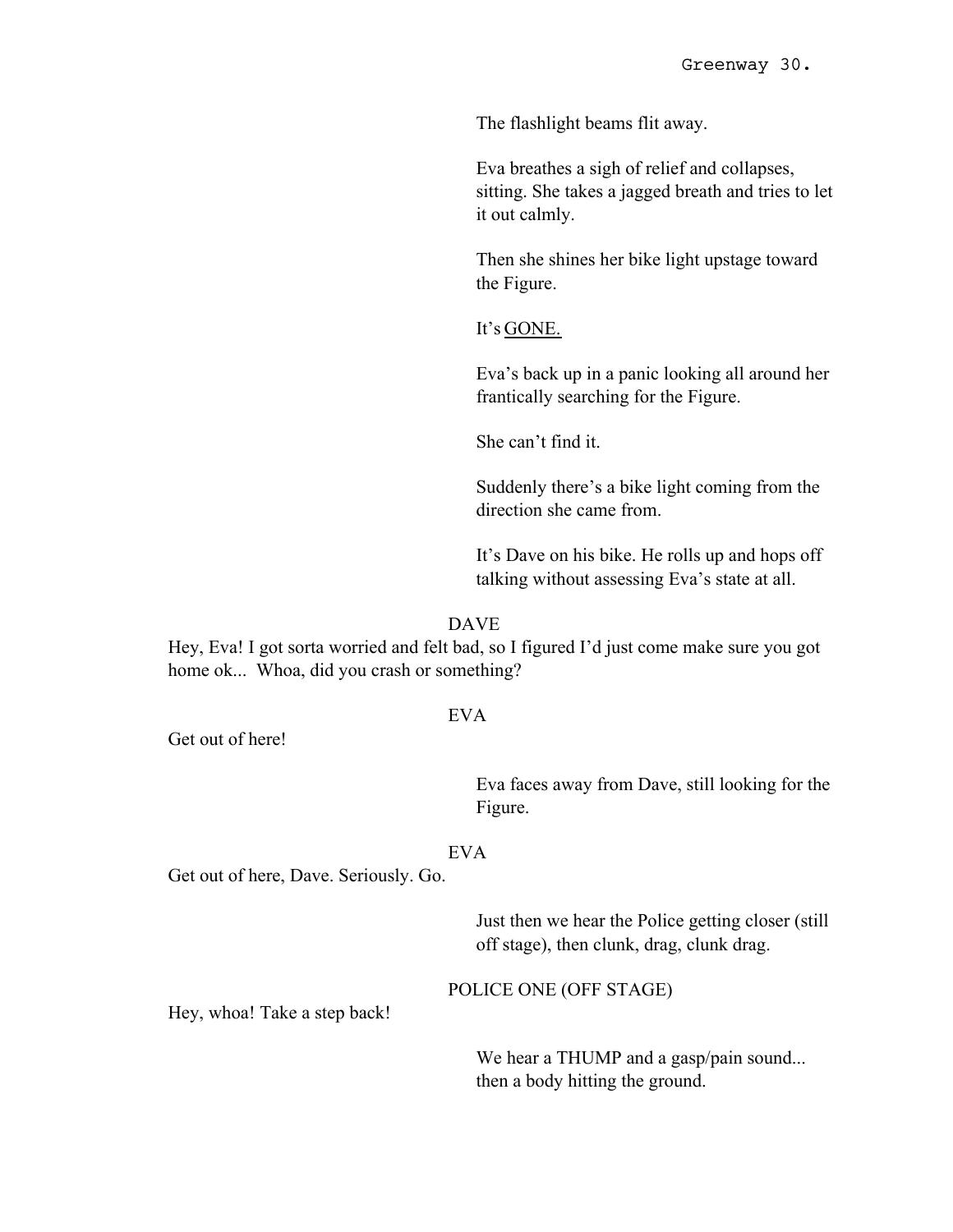# POLICE TWO (OFF STAGE)

No, what are you do...

THUMP. Another impact, then body landing on the ground. Then the - clunk, drag, clunk, drag again, coming toward Eva and Dave.

#### DAVE

What was that?

EVA

I told you! Something keeps trying to kill me!

More - clunk drag, clunk drag - much closer now.

# DAVE

"Kill" you? Come on, what makes you think they were trying "kill" you?

Suddenly the Figure is behind Dave. Just then Eva turns so Dave can see that she's bloodied.

# DAVE

Fuck.

No!

#### EVA

WHAM. Dave gets knocked by the Figure into a darker area. The Figure nails Dave with the bike seat once, out of view, Dave's done.

Eva has leapt out of the way. But she has nowhere to go, the only escape route out of the Greenway trench - the direction of the (now incapacitated) police is blocked by the Figure.

The Figure comes toward her, slower than before and the - clunk, drag - sound is because its feet are still u-locked together. It moves awkwardly, but still very menacingly. It rears up and takes a swipe at Eva with the bike seat, misses.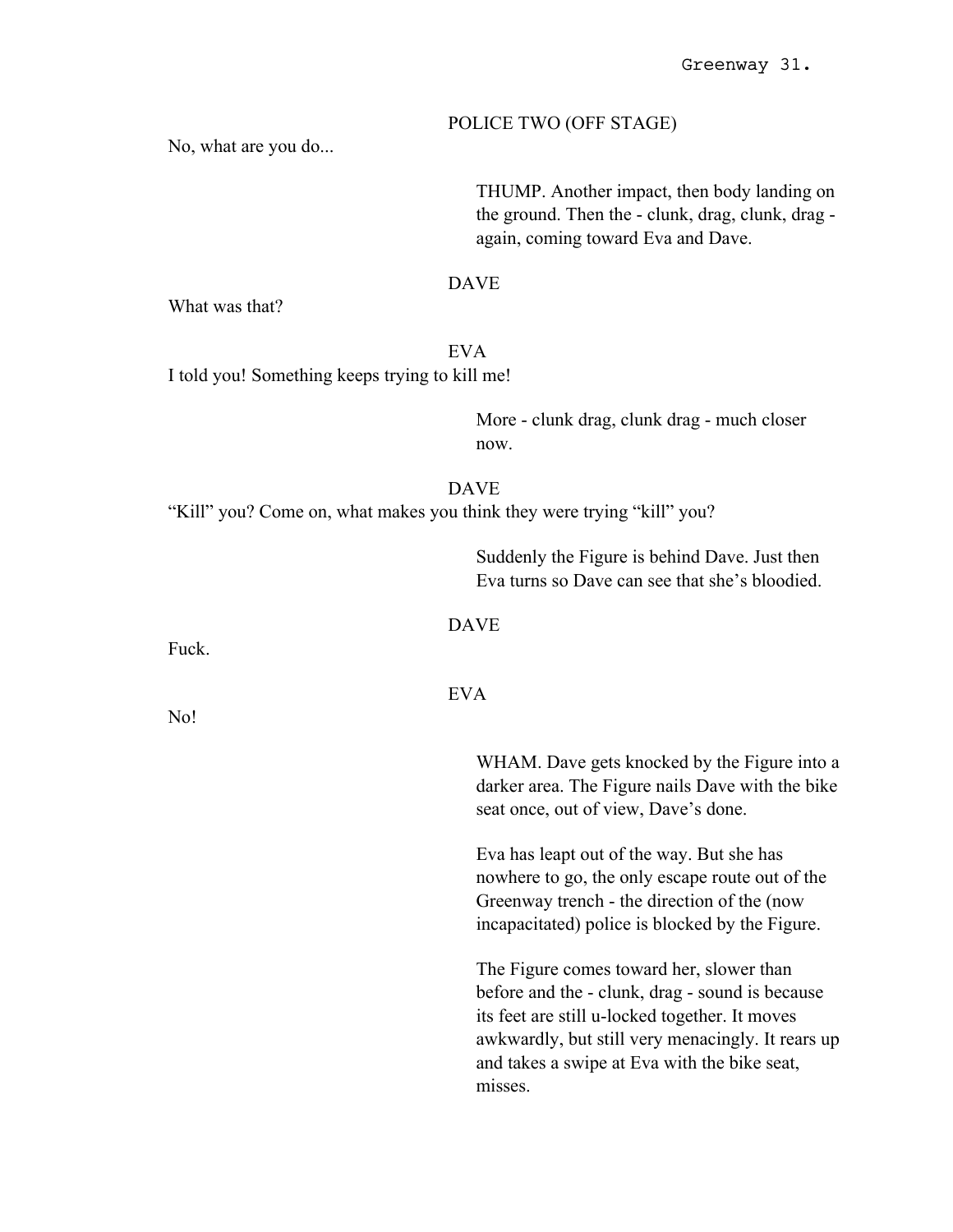|                                | This happens a couple of times, Eva narrowly<br>escaping and going for the bike seat. They<br>grapple. She squeezes away, etc. No one can get<br>a clear upper hand. Eva can't quite escape.                                                                     |
|--------------------------------|------------------------------------------------------------------------------------------------------------------------------------------------------------------------------------------------------------------------------------------------------------------|
|                                | Finally, one time, as she backs up, Eva gets an<br>idea. Then she trips, the Figure is also unwieldy<br>and they fall together in a clump, tussling on<br>their way down. Eva gets the upper hand for a<br>sec as they fall.                                     |
|                                | Just after they hit the ground the Figure lets out<br>a gasp and then stops moving.                                                                                                                                                                              |
|                                | Eva squirms loose. She rolls the Figure over or<br>shines her light to show that the Figure was<br>impaled on the bike seat. Maybe she reflexively<br>kicks them in anger and relief?                                                                            |
|                                | <b>EVA</b>                                                                                                                                                                                                                                                       |
|                                | (Still so frightened, but also relieved)                                                                                                                                                                                                                         |
| Fuck you!                      |                                                                                                                                                                                                                                                                  |
|                                | Then she starts to process what she's looking at,<br>the carnage around her.                                                                                                                                                                                     |
|                                | <b>EVA</b>                                                                                                                                                                                                                                                       |
| Fuck. Jesus. That's Oh my god. |                                                                                                                                                                                                                                                                  |
|                                | Eva frantically looks to where the police sounds<br>came from, she finally sees a way to safety.                                                                                                                                                                 |
|                                | She turns back and assesses the Figure again -<br>are they really done? No movement. Yes.<br>They're done.                                                                                                                                                       |
|                                | She goes to Dave's body, checks him quickly<br>(he's out) and finds his phone. She steps back<br>toward the Figure pointing the phone's bright<br>light at it. She holds the light there for a<br>moment, checking for movement. The Figure<br>stays motionless. |